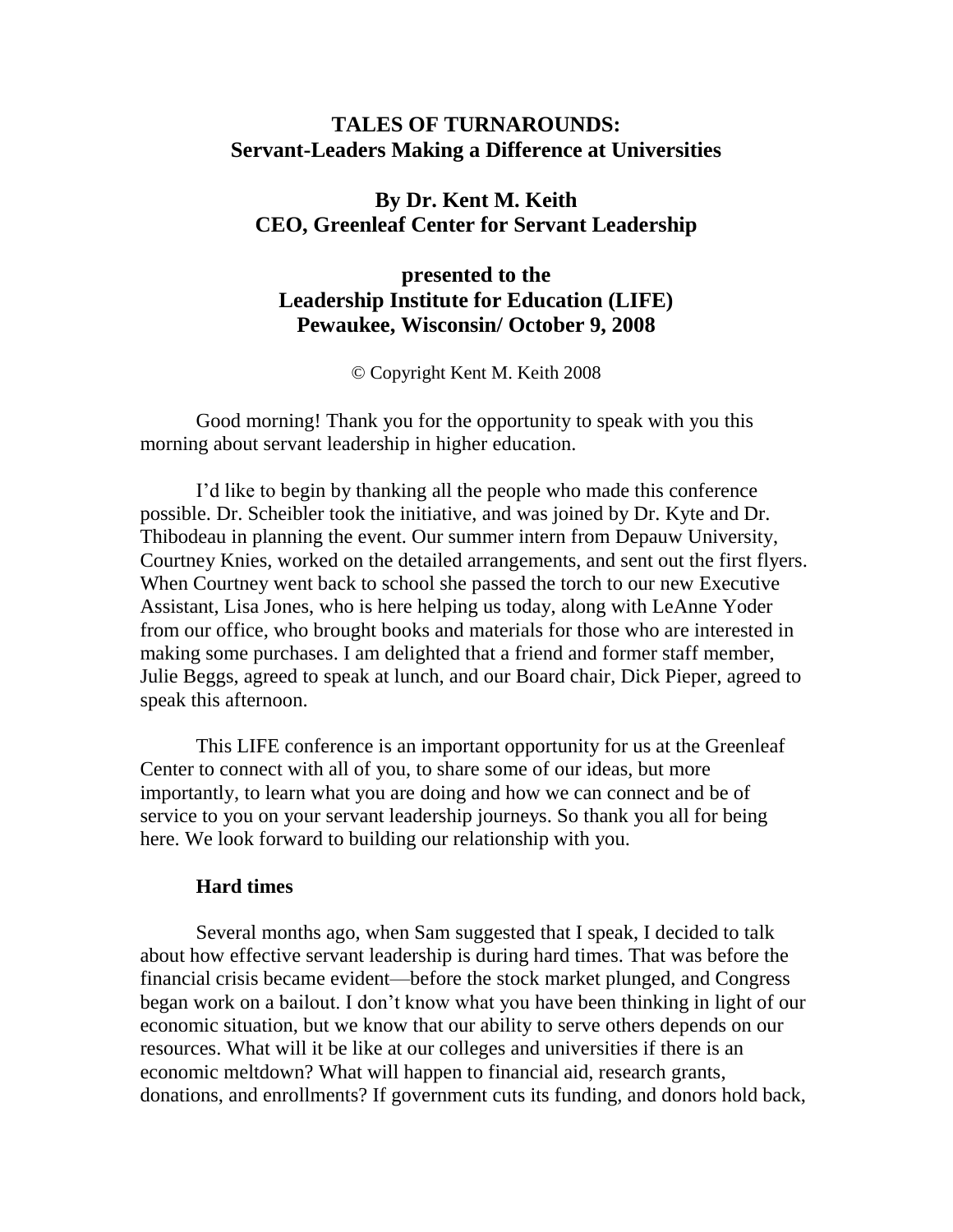and students decide to skip a semester or two because they no longer have money for tuition, campuses could be hard hit.

So recent events highlight the question that I would like to address, which is this: How well does servant leadership work when times are tough? My experience is that servant leadership works *better* than other leadership models or styles when times are tough.

After all, when times are tough, you have to make difficult choices, and it really matters how and why you make those choices. Servant leaders make choices that focus not on themselves, but on the needs of the organization and the people the organization serves. Staying closely connected to those needs is the best way to survive and then thrive.

By contrast, when decisions are made on the basis of politics and personalities, the institution can easily become disconnected from its mission and those it serves. The institution can become less relevant, and lose its way. When there is little focus on who is being served, and how they can *best* be served, the institution's future is in doubt.

## **Tales of Turnarounds**

My specific topic this morning is "Tales of Turnarounds: Servant-Leaders Making a Difference at Universities." I apologize—I am afraid this is going to be a standard 50-minute college lecture, but that should still leave us time at the end for questions and discussion.

Here is what I plan to talk about. I will begin by reporting on a research project that I was involved in many years ago, and then I will describe my own experience as president at Chaminade University from 1989 through 1995. Finally, I will make some observations about servant leadership in higher education. All of this will be in the context of universities facing crises—especially financial crises that could lead to the extinction of the institution.

About ten years ago, a friend and colleague, Dr. Edward Kormondy, approached me about doing research on presidents who led turnarounds at their universities. We knew that such presidents do not necessarily solve all of their institution's problems, nor do the problems they solve *remain* solved. However, these presidents led teams that saved their institutions from extinction and moved them far enough forward so that they could build a new future.

We are interested in the topic because there is an ongoing need for presidents who lead turnarounds. While we like to think that institutions of higher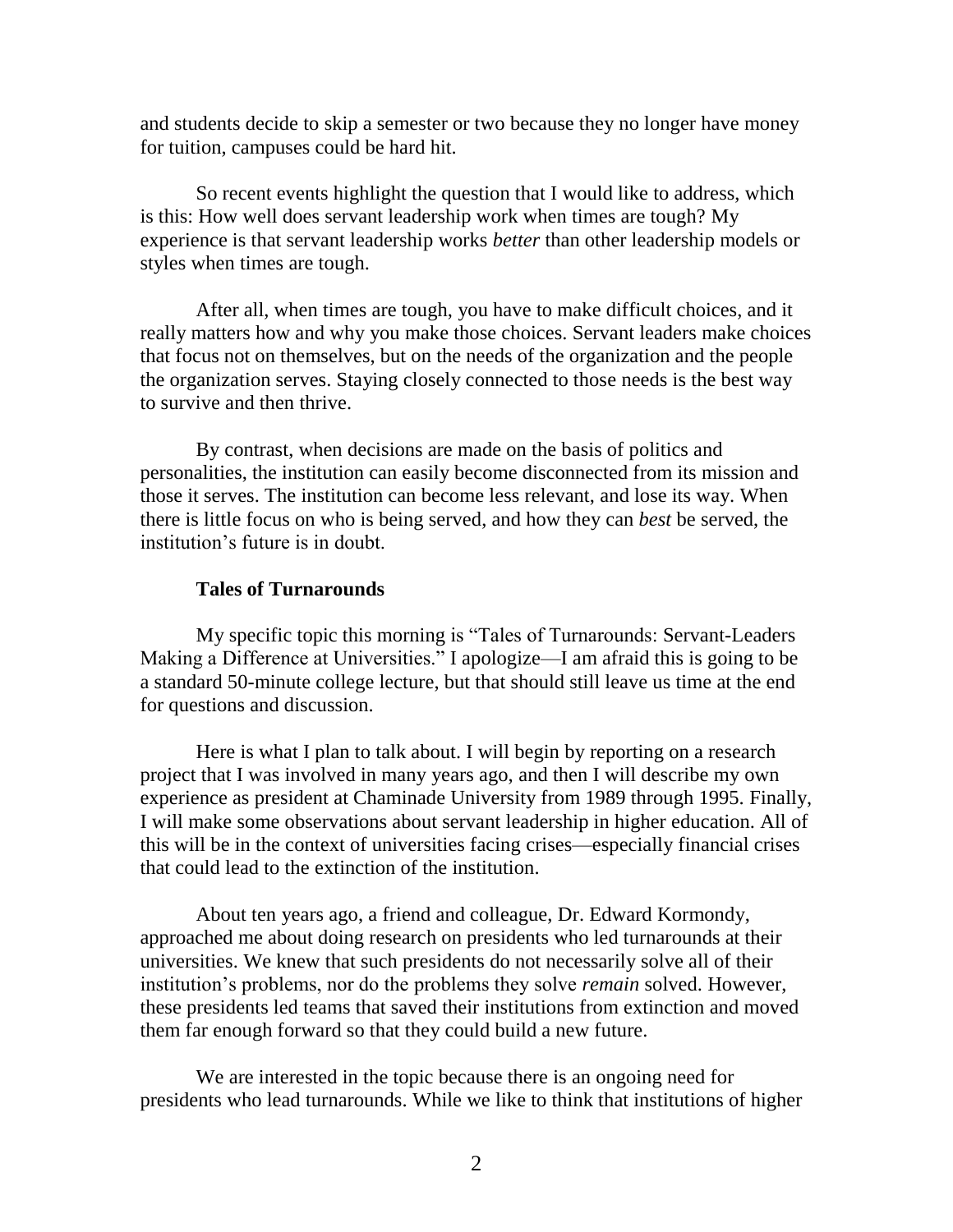education are forever, we know that colleges and universities have lived and died in large numbers since our country was established. Historians estimate that approximately 700 colleges died between the founding of our country and the year 1860. More recently, 583 colleges and universities closed between 1966 and 2006, a mere 40-year span. A total of 89 closed between 2000 and 2006.

Now, it could be argued that this is completely normal and even in some way desirable—institutions come and go, old ones die and new ones are born. But the death of an institution is usually painful, and involves the dislocation of hundreds if not thousands of people, as well as significant losses of resources. To the extent that colleges or universities die due to poor leadership, it is worth asking how better leadership might have helped them to survive and then thrive again.

### **Research on Presidents Who Led Turnarounds**

To get started on our research, Ed asked the regional higher education accrediting associations to identify presidents who in their opinion had led turnarounds at their institutions. We sent survey instruments to the presidents they identified. Thirty-six presidents, including Ed and me, filled out the survey. Ed followed up with in-depth personal interviews with nine of the presidents. A summary of our results was published in the May 2001 issue of *Trusteeship*, a magazine produced by the Association of Governing Boards of Universities and Colleges.

We then drafted and redrafted a book based on our findings. Ed worked hard, with ferocious tenacity, to get the book published. I lost count—he probably submitted the manuscript to 30 publishers over several years. I am in awe of his tenacity. Happily, the book reporting on our research was published just this year, titled *Nine University Presidents Who Saved Their Institutions: The Difference in Effective Administration*. That wasn't our title—our title was *Tales of Turnarounds: University Presidents Who Made a Difference*. We also gathered data from 30 presidents, but Ed did in-depth interviews with nine, so the publisher went with the nine. Unhappily, the book is being sold for the immodest price of \$109.

The presidents that we surveyed were in some very tough situations. For example, eleven days after Don Averill arrived at Palo Verde College in California, his institution was put on probation by the accrediting commission. He was given only 6 months to turn everything around.

Thomas deWitt started work at Lasell College in Massachusetts when enrollment was at a 30-year low. There were 43 buildings for 393 students. Many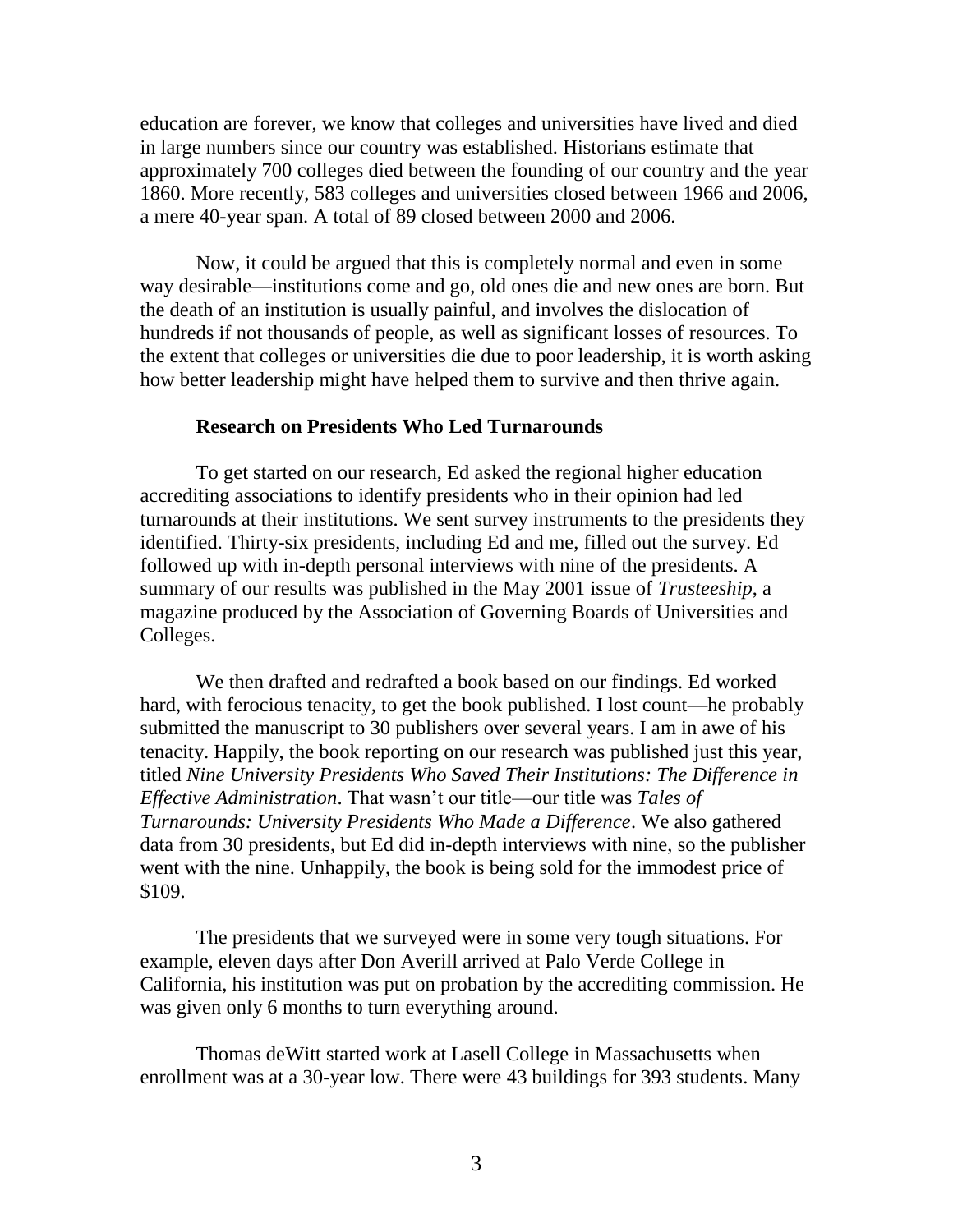of the buildings were empty. The budget was being balanced by selling college property.

Robert Knott arrived at Tusculum College in Tennessee and found a \$1.6 million deficit that nobody had mentioned before he arrived. He discovered that there were no accountants in the business office.

Garry Hays took on United States International University in San Diego when it had a \$28 million debt and was already in Chapter 11 bankruptcy. He had only a year to turn it all around to meet the terms of a court-approved plan.

Alan Guskin found Antioch College in Ohio with closed buildings and an enrollment of 400—down from 1200 in earlier years. The college was essentially bankrupt, a year away from closing. The college wasn't paying its bills, wasn't paying taxes, and was borrowing money from trustees. Ten to 15% of the tuition wasn't being collected. At the same time, departments were overrunning their budgets.

When Jerry Lee assumed his position at National University in La Jolla, California he found trouble with faculty governance, accreditation, litigation, and an accounting system that couldn't track payables and receivables. When he began to make changes, somebody fired a bullet through his office window. His son, who was three years old, had to have an armed guard to escort him to and from kindergarten each day.

What did we learn from the survey? Thirty-one of the 36 presidents we surveyed found that the major issue that they encountered was a lack of institutional and program planning. *Their institutions simply didn't know where they were going.* That was the biggest single issue. They had lost their focus on who they were serving.

What did these presidents do to turn their institutions around? Nearly all of the 36 presidents said that they immediately held in-depth meetings with faculty, staff, and board members. Twenty-five of the presidents reorganized the administration, while a smaller number cut the budget, retained consultants, and froze all expenditures. Those were the immediate steps they took.

When it came to long-term strategies, 32 of the presidents mentioned longrange planning or strategic planning. That made sense, because the major issue was that the institutions didn't know where they were going. When asked what strategies were *the most effective* in turning their institutions around, the largest number of responses related to general organizational development. Within the category of organizational development, the largest number of responses related to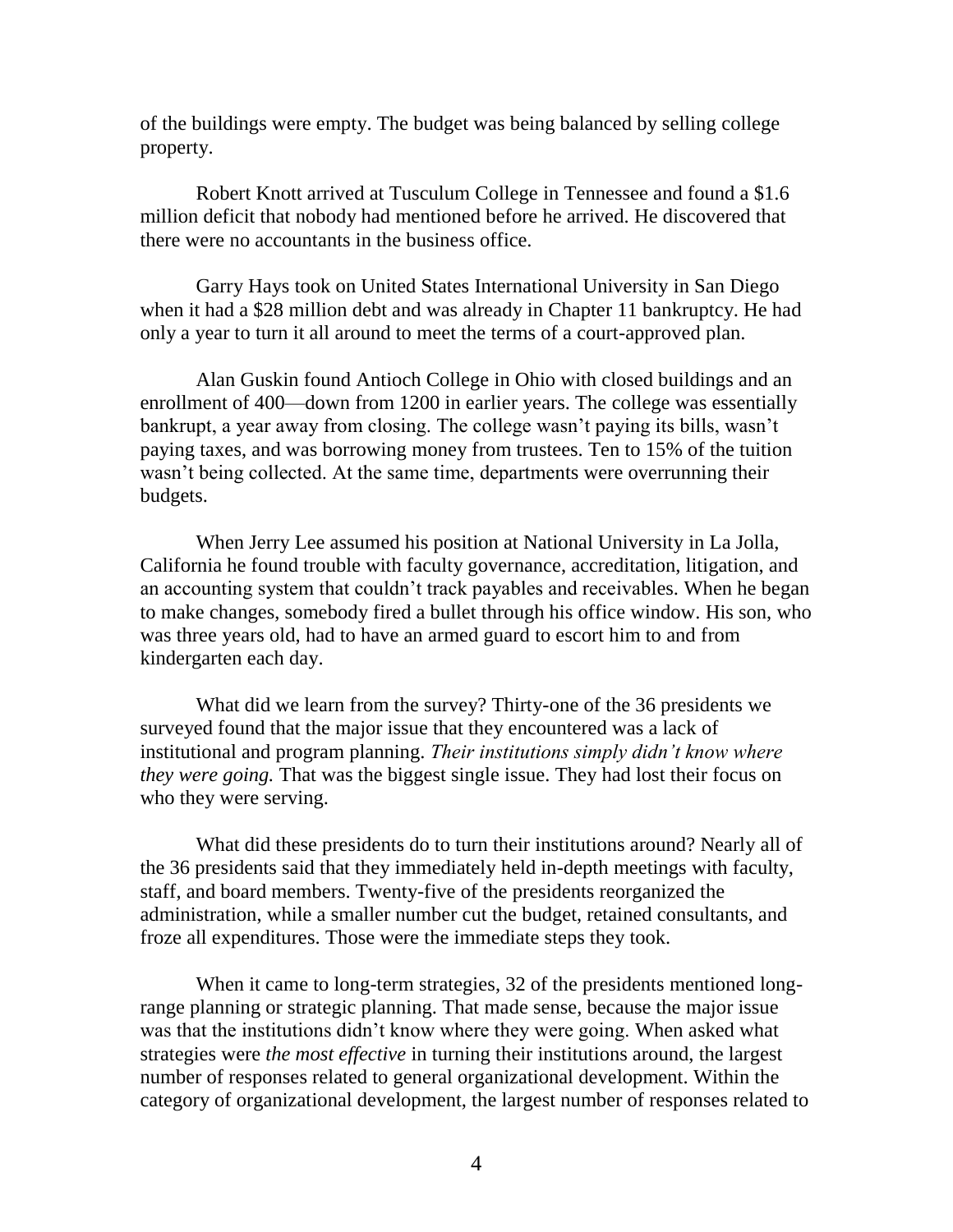appointing or restructuring the senior management team. They knew they needed a new approach and a new leadership team at the top.

## **Joining Chaminade University**

That was certainly my experience as the president of Chaminade University. We needed a new approach to leadership, and a new leadership team at the top, if we were going to survive and then thrive. Fortunately, three months before becoming president, I read Greenleaf's classic essay, "The Servant as Leader." Reading that essay changed my life, and it dramatically changed my approach to the presidency at Chaminade University.

Let me tell you what I know about how it happened. I ask your indulgence here—I want to paint a fairly complete picture. While this is the story of only one campus, my guess is that some of you will recognize problems that you have been through, and perhaps are *still* going through.

Chaminade University of Honolulu is a Catholic, Marianist institution, that was established by the Society of Mary in 1955. I was told that during 1988, the Board of Regents—the governing board of Chaminade University – sought a Marianist who would succeed the Marianist Father who was then the president. There were about 1800 Marianists around the world, and none of them was willing and qualified to accept the challenge. The bylaws were then changed, so that the president did not have to be a Marianist. I was told that 200 applications were received, and were narrowed down to three candidates, who were interviewed on the same day in February 1989. At the end of the day, there were no candidates left.

The following month, the accrediting agency, the senior commission of the Western Association of Schools and Colleges or WASC, sent a team to Chaminade. That visiting accreditation team found 41 shortcomings—more than enough to put Chaminade on public probation. Public probation would have killed the university, because no student wants to attend a university that is in the process of losing its accreditation.

WASC knew that public probation would be the death knell, and their Executive Director, Dr. Steve Weiner, didn't want to kill the university. He was willing to put Chaminade on private warning, in order to give the board time to find a new president who might be able to turn things around. The board was trying to find that new president, but after nine months of advertising and interviewing, they still had nobody.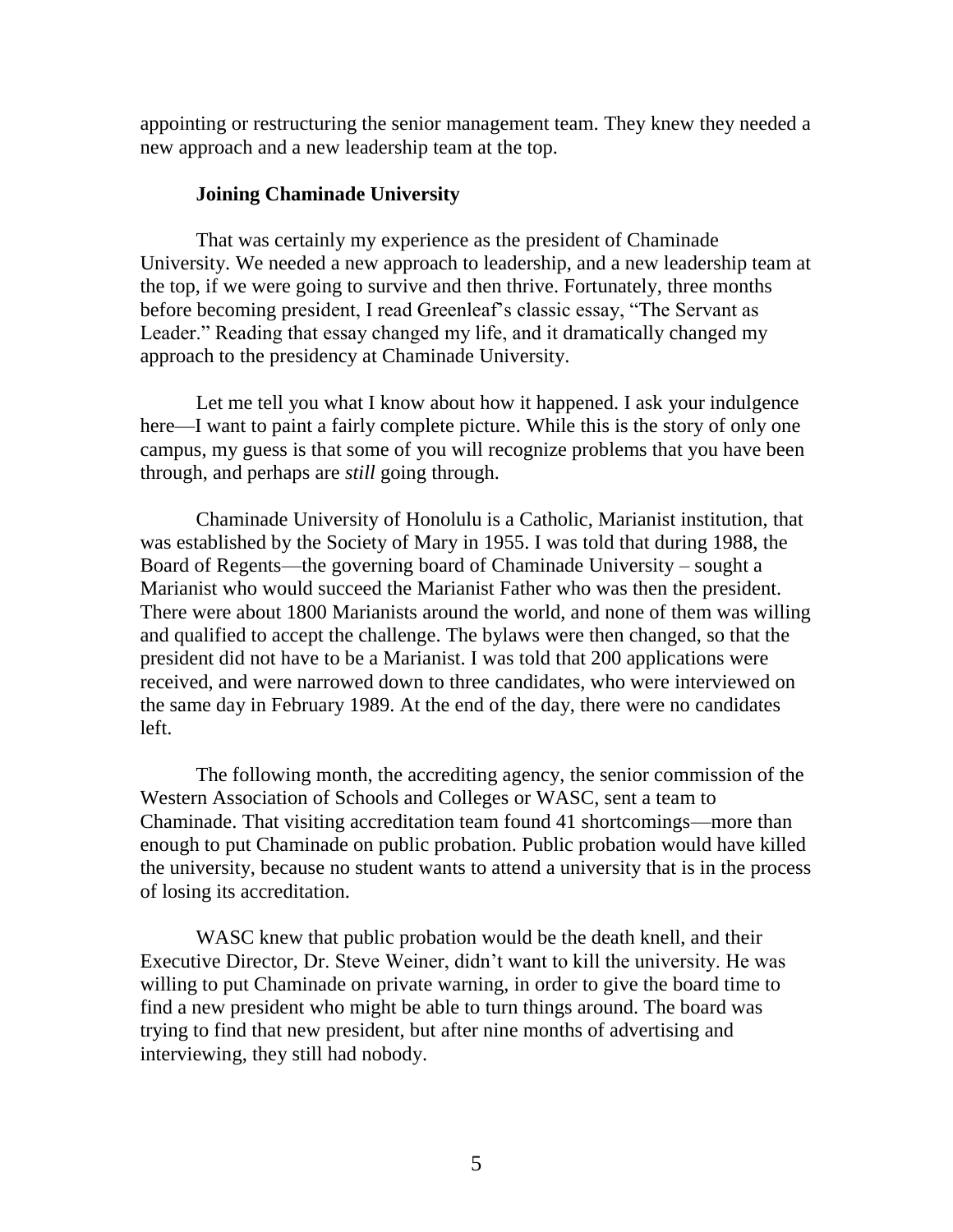After two months of having nobody, a member of the Board of Regents called me on a Friday afternoon to ask me if I would be interested in being president. "This may be the most off-the-wall thing I've ever said to you," the Regent commented, "but how would you like to be president of Chaminade University?" I said it was a great compliment to be considered, but I was happy building the new Mililani Technology Park for Castle & Cooke. I thanked him, and declined.

The following Monday he called me and said that my answer was unacceptable. I had to at least go to lunch with him and another Regent and listen to what they had to say. So a week later I was at lunch, listening. I was attracted to the mission and values of the university. We talked about the Marianist commitment to social justice, ethics, nurturing families, and building communities. I asked to walk the campus, and I studied documents. I read the WASC accreditation report several times. It was sobering, but it was very clear. I let the Regents know that I was genuinely interested. Two weeks later, I was appointed president.

I may have been the first president of a university to be certified by the Board as "better than nobody." I agreed to serve for three or four years, and stayed instead for six years.

I was the extreme case of the outsider. I had been an attorney, a state government official, and a high tech park developer, but I had never been a faculty member, or Dean, or Vice President for Academic Affairs. In addition, it was a Catholic university, and I am not Catholic. As a local editorial writer put it, I was the first lay president, the first Protestant president, the first married president, and the first president to be a father with a small letter "f" instead of a capital "F."

Actually, I think I was the first Protestant president of any Catholic University in the cosmos. However, I want you to know that when I was the Protestant president of a Catholic university, the president of Southern Methodist University was a Catholic, so it all balanced out.

## **An overview of the challenge**

Let me give you an overview of the challenge that faced us at Chaminade University.

People on campus, as well as professionals off campus, didn't think that we could pull it off. Two weeks before I assumed the position, I got a call from Dr. Steve Weiner, the Executive Director of WASC. He said he would be in town, and he wanted to chat with me. He invited me to the Royal Hawaiian Hotel for a drink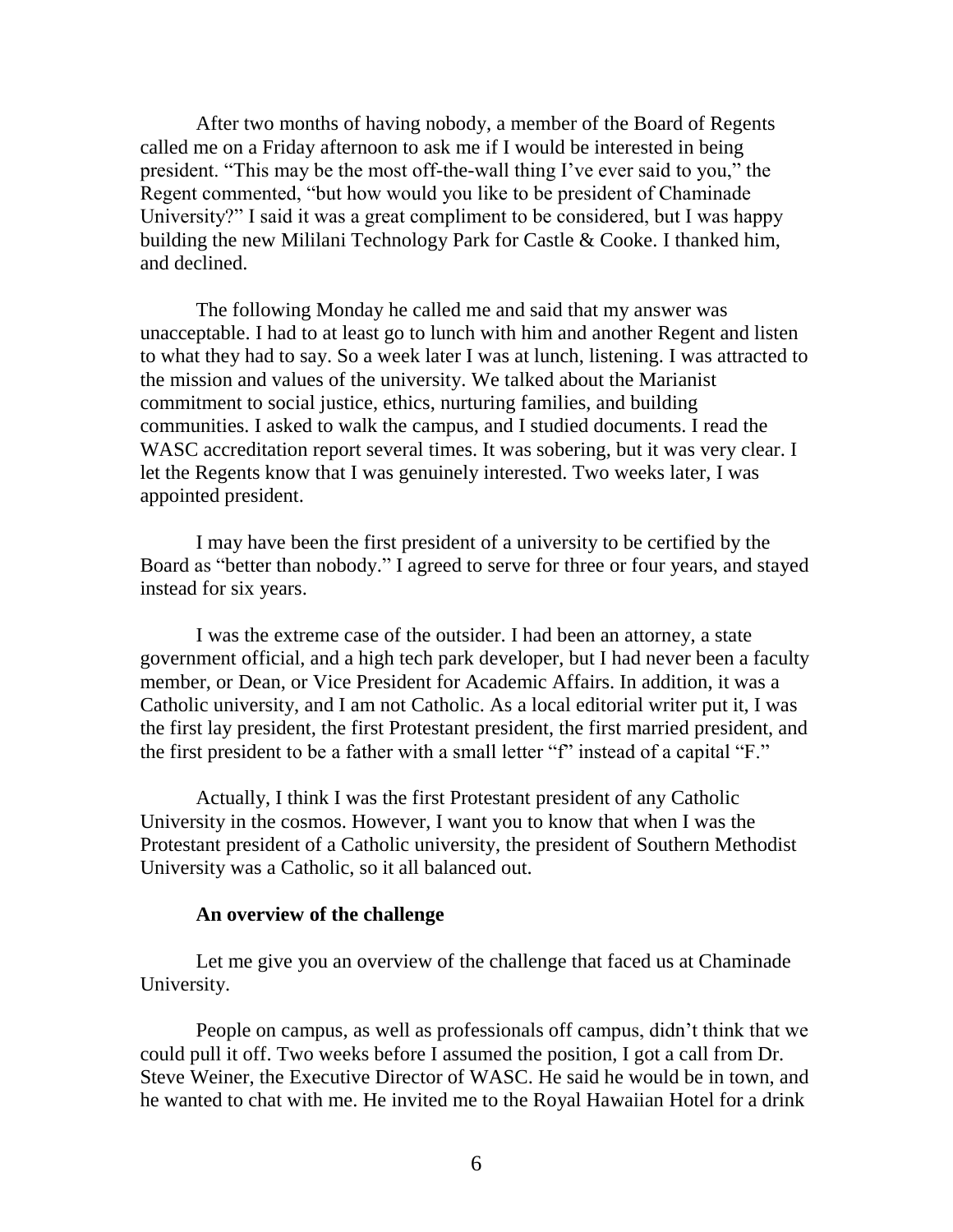out on the lanai by the beach. He had been involved in the WASC accreditation visit that found sufficient grounds for putting Chaminade on public probation. When we finished our small talk, Dr. Weiner leaned across the table toward me, looked me in the eye, and said: "Prepare to fail. There may not be enough time, or resources, or human will, to save Chaminade University."

I learned later that Steve Weiner was one of the optimists. Members of the WASC Commission would have simply told me that we were going to fail for sure. It was too late. What needed to be done just couldn't be done.

Obviously, I didn't agree. On my second day on the job, we had a planning workshop with Regents, faculty, and staff. We came up with a plan that directly addressed all 41 of the major concerns articulated by WASC. Implementing that plan was the most important thing that any of us did during the following three years.

The WASC team report was a gift of immense value. It meant that we didn't have to spend much time wondering what to do. Half a dozen professionals in higher education had come to our campus; fanned out among the departments and programs; interviewed faculty, staff, and students; and studied documents. Their recommendations told us what we had to do to keep accreditation, and they told us in detail. The challenge was defined, and our survival was at stake. We had focus, and a sense of urgency.

A month after that first workshop, we held a retreat for the Board of Regents. It was at that retreat that most board members learned for the first time what was in the WASC report. The previous president didn't show them the report, so it was my job to break the news. We presented the 41 negative findings in the morning, and the board looked pretty shocked—their eyes sort of glazed over. Then, after lunch, we presented the Action Plan we had prepared to address the negative findings. Board members were still shocked, but they could see where we needed to go and how to get there.

We had a lot of issues to address. We were vastly overstaffed, and the staff we had were vastly underpaid. We had 210 full-time employees, and 900 full-time students. The average staff salary was \$19,000 and the average faculty salary was \$26,000—and that included senior faculty who had been there for 25 years. It was worse than pathetic, especially when you take into account the fact that Hawaii has one of the highest costs of living in the United States.

Meanwhile, we were trying to do too much. We were teaching 425 courses per year for 900 full-time undergraduate students. We taught 80 classes each year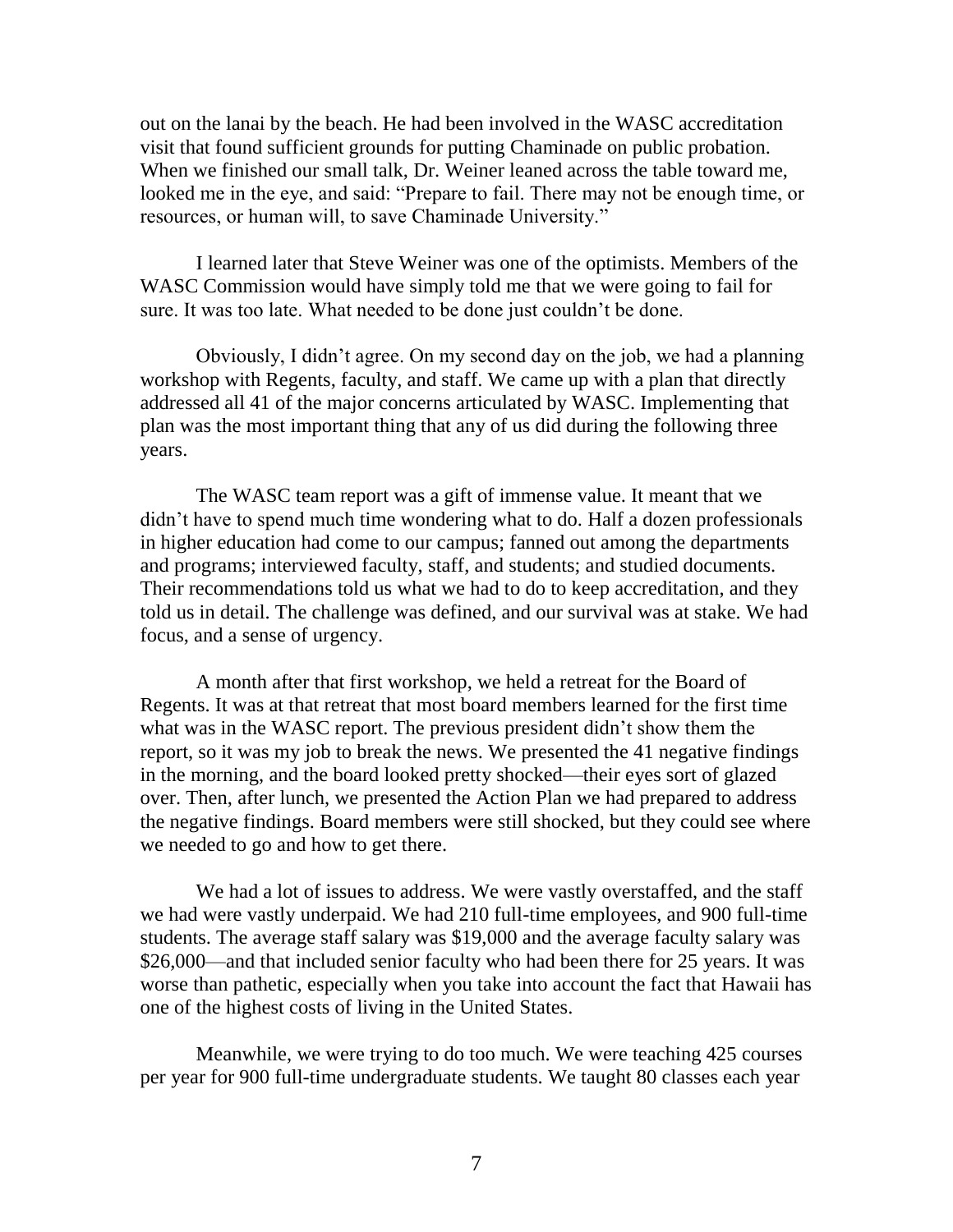that had fewer than 8 students—most of them between 4 and 6 students—and those were undergraduate *lecture* classes, not graduate seminars.

One way the budget had been "balanced" was by the time-honored technique of deferring maintenance. The Vice President for Finance & Operations thought that the deferred maintenance was somewhere between \$3 million and \$5 million. That was a lot for an institution our size.

I didn't know it then, but the full-time day student enrollment had been dropping during the previous five years, and that was our biggest source of revenue. While the day session enrollment was dropping, the university's operating budget had doubled in the same five years. The rapidly declining day session enrollment and rapidly rising operations budget were leading to financial disaster—those two lines were going to cross, and they did, five months after I started work.

For the next four years, nearly half of all payrolls were in doubt until the last day or two. I believed that if we missed payroll even once, the rumors and lack of confidence would spread, and we would be on a downward slide from which there might be no recovery. My stomach never stopped churning during those four years.

Fortunately, we never missed payroll. However, during the worst cash flow periods, I had to sit down and go through trays of checks made out to our vendors, deciding which ones we had to pay now, and which ones we could hold off for a while longer. It was not fun. One day, we were four hours from payroll, and were still short, so I went home, got the checkbook for my personal line of credit, and wrote a personal loan to the university, so we wouldn't miss payroll that day.

The financial situation was made complex by the governance situation. We were impacted by the decisions of three connected but legally independent boards. The Chaminade University Board of Regents was responsible for the daily operations of the university. However, the university did not own any of the land or buildings we used—they were controlled by the Board of the Marianist Center of Hawaii, made up of Marianist brothers and priests as well as a few laypeople. We had to go to that board when we needed to borrow money, because they had all the collateral.

Then there was the Advisory Board of the Marianist Province of the Pacific, which was located in California, and advised the Marianist Provincial, who served on the Marianist Center Board. The Advisory Board in California could be more influential with the Board of the Marianist Center of Hawaii than the advice of the Chaminade University Board of Regents. Some people were on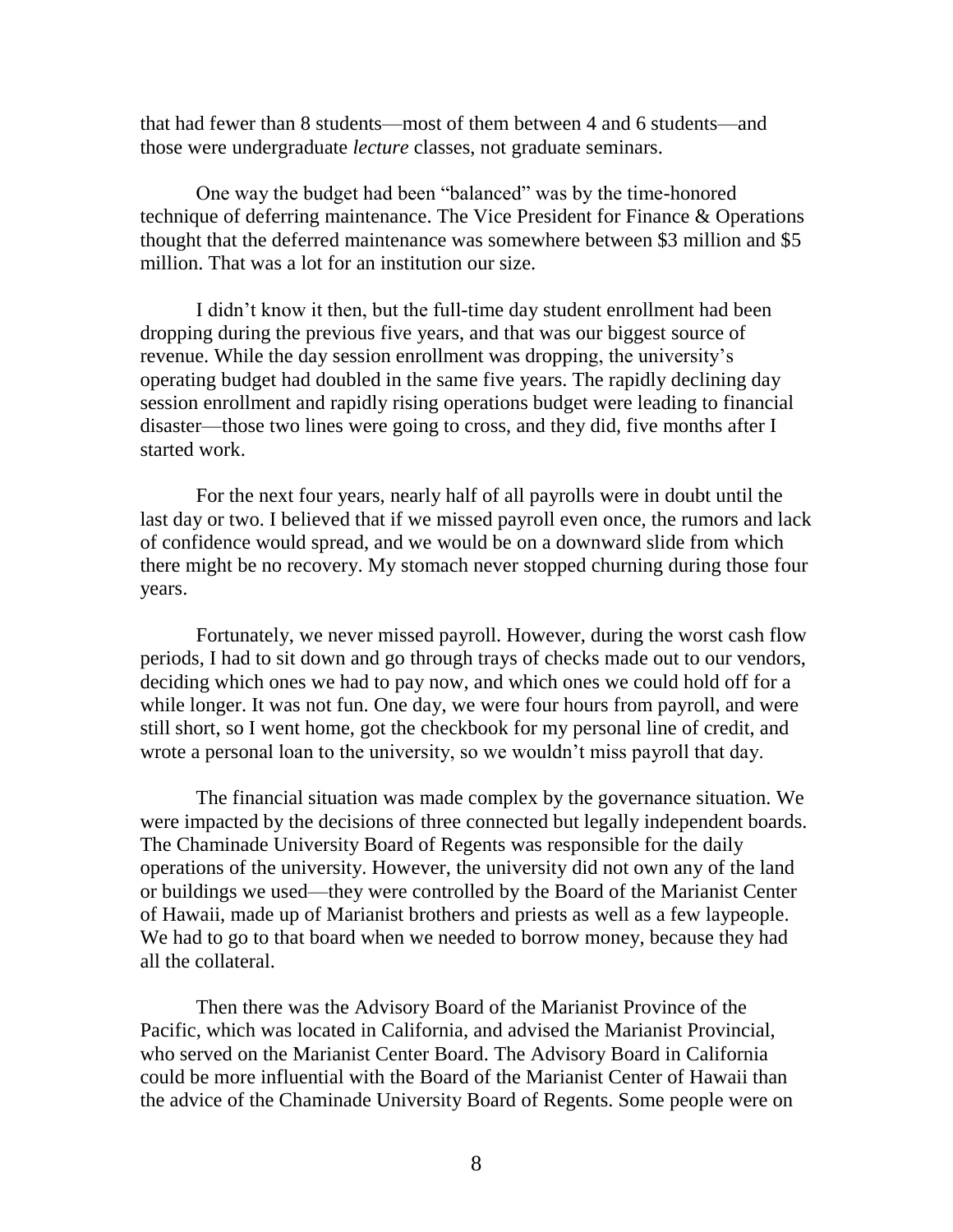two of the three boards, but my recollection is that nobody was on all three. On major issues, the staff had to make its case before two local boards and a Mainland advisory committee.

Meanwhile, the financial accounting system was a mess. There were two different computer software systems, one at the bookstore and food service, and the other in the business office, and they didn't speak to each other. There were also manual accounting systems. And the Vice President for Finance didn't write everything down. I asked him one day what was the dollar total of the purchase orders we had outstanding. He said about \$100,000. I asked for a list of the purchase orders, and he pointed to his head. "It's all up here," he said. I suggested that it would be nice to have it "all down here," on a piece of paper.

The financial system was all very primitive, so it was very difficult to get accurate information. Our accounts were so bad that our auditors had great difficulty conducting our audits. In fact, it generally took two years for the auditors to complete an audit. Without reliable data, we focused on cash flow, and cash flow was miserable.

The lack of reliable financial data drove me and the Board crazy. Unfortunately, the financial system was so hopeless that nobody wanted to come to the university to work on it. In the meantime, we couldn't make good decisions when all we had was a combination of no data, incomplete data, and absurdly old data. Rebuilding the financial system was a long-term agony of the first order.

We were in a financial crisis, and rumors were flying. So one day, I took the top 30 faculty and staff leaders into a classroom, and gave each of them a complete copy of the university budget. For nearly four hours we went through the entire budget, line by line. When we finished, everybody knew that *nobody had anything*. We were stripped to the bone everywhere. That killed a lot of the rumors, especially the rumor about the million-dollar athletic slush fund.

I worked hard to share information. We had open meetings of the faculty and staff each month to make announcements, report on our progress in meeting the targets in the action plan, celebrate successes, and face up to difficulties. But some information could not be shared. We did not share the fact that we were barely able to meet payroll, nor that we were at risk of losing our Directors & Officers liability insurance, or that we couldn't pay all our bills. In my judgment, that kind of information would have generated so many negative self-fulfilling prophecies that it would have brought us down. My job was to generate *positive* self-fulfilling prophecies. To do that, I had to be calm, confident, and cheerful at all times, even when I felt the earth falling away beneath my feet. I honestly acknowledged the problems, but I continually emphasized the solutions.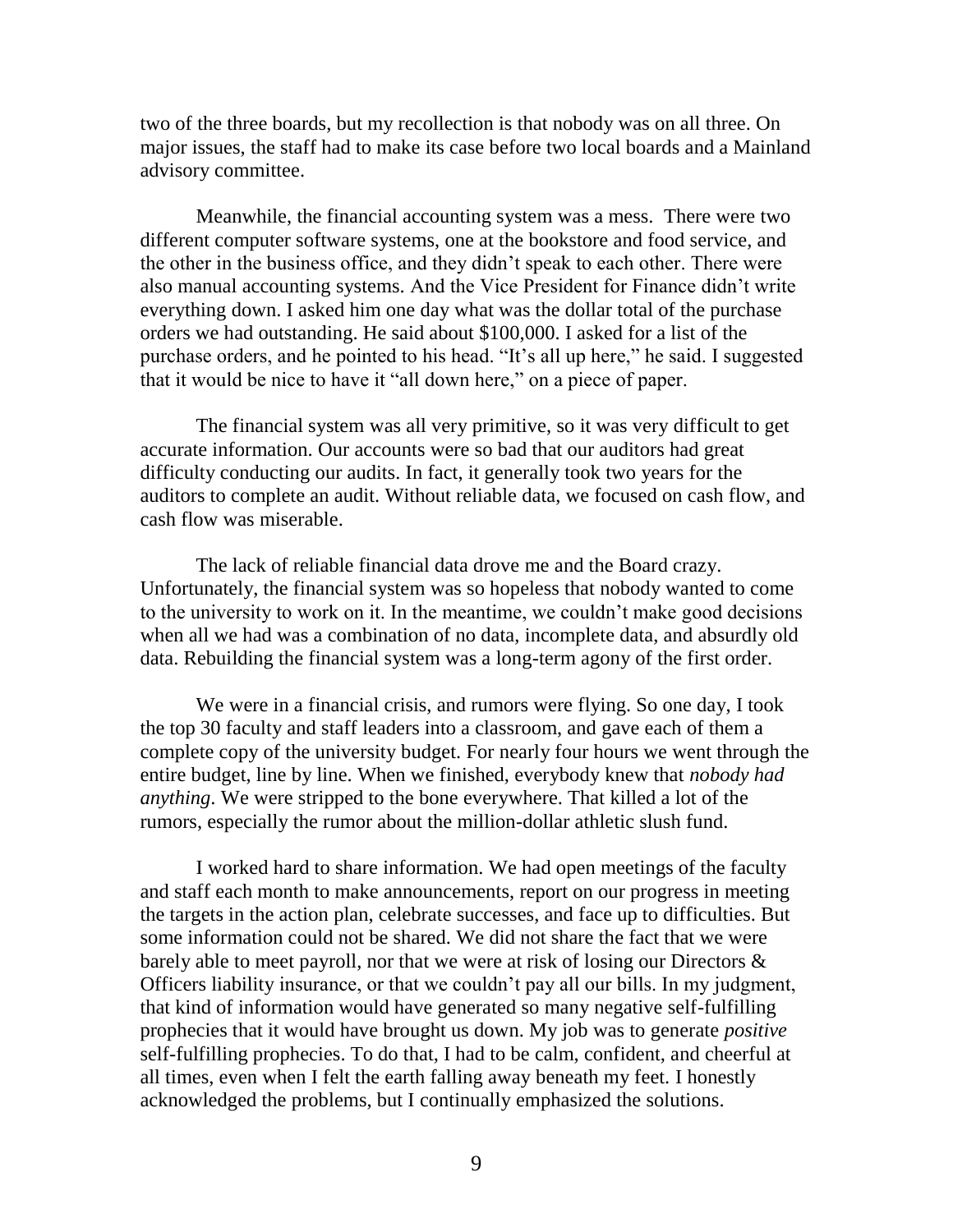One of the realities of attempting a turnaround is that the people who led you into the crisis are probably not the people who can lead you out of it. We needed to bring in new leadership at all levels. However, after being honest with people about the situation we faced, it was difficult to get qualified people to come on board. They could get higher pay elsewhere for less work, less stress, and less professional risk. In spite of this immense disadvantage, during my first three years we were able to install all new vice presidents, all new deans, and all new graduate program directors. I give them immense credit for their willingness to take on these leadership positions during a time of turmoil and doubt.

## **The Change Process**

By my estimation, there were about 40 faculty, staff, administrators, and board members who were totally committed to transforming the university so that it could survive and thrive. There were a couple of hundred others who were not fully engaged or committed. Finally, there were probably 40 or 50 who did not want things to change, and were so adamant on that point, that they genuinely preferred that the university close, rather than become something they believed it shouldn't become. These people fought every change, every step of the way. No decision was too small to be controversial.

Opposition to change of any kind is normal. But we had to bring off a whole series of changes, and it was possible to do it all wrong. That is why opposition to change was so understandable. After all, there were two ways for Chaminade University to die—one, by collapsing and going out of business, and the other, by being transformed into something totally foreign to its mission and values. Our leadership challenge was not only to move the university forward but to bring its mission and values with it.

One of our disadvantages was that we had to move on all fronts at once. We had 41 negative findings to address. There was no time to make a change in just one area, step back and see how it went, and then make adjustments before trying another area. We had to bring about change in dozens of areas simultaneously. Because most of the areas were inter-related, that raised the potential for chaos and unintended consequences.

One of my biggest challenges was to gauge how much change the campus community could take. If we moved too fast, and left too many people behind, I knew that we would fall apart. But if we moved too slowly, we would lose accreditation and die. I kept remembering those lines from the William Butler Yeats poem, "The Second Coming":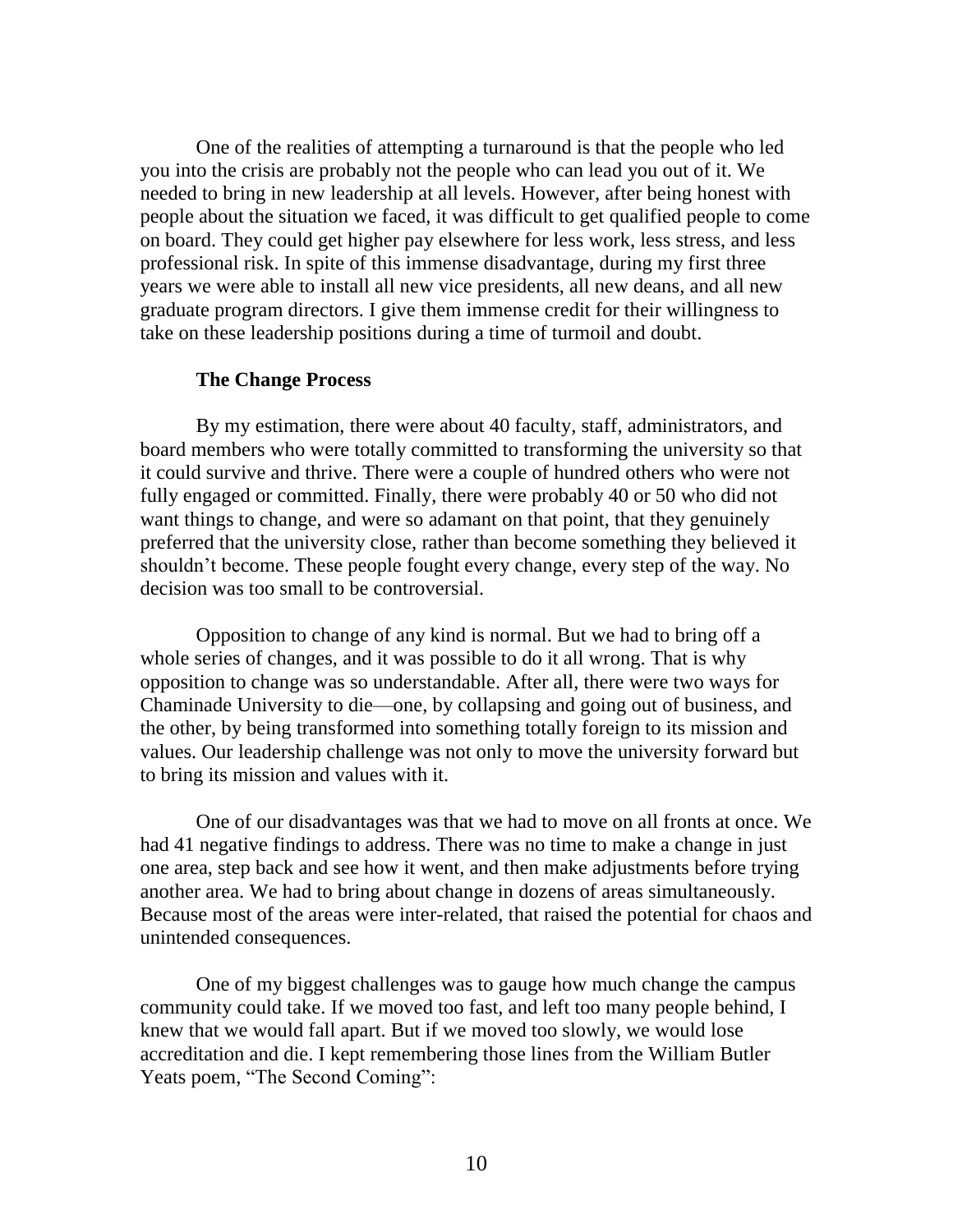Turning and turning in the widening gyre The falcon cannot hear the falconer; Things fall apart; the centre cannot hold…

I saw it as my job to try to hold the center together as we moved forward.

### **Some accomplishments**

We made dramatic progress in academic programs. We developed and adopted a new general education curriculum. We expanded the library by 20 percent, and installed new computer-based information services. We launched a Master of Science in Teaching program in 1993 and a Master in Public Administration program in 1994—the first new Master's degree programs in 8 years.

We did all that we could for the faculty. Over four years we increased the average base salary of the full-time faculty by 55 percent—from \$26,000 to \$40,000. We built a new office or workstation for each of the 57 full-time regular faculty members. We introduced incentives for faculty research and development, including an improved sabbatical program. In my view, teaching was our core service, and we were good at it. I was willing to bet the store on the faculty. If we couldn't support them, I didn't see a future for the university. In fact, I didn't think the university *should* have a future if we couldn't support the faculty.

The most traumatic thing we did was to eliminate positions. We made a net reduction of 52 positions, from 210 down to 158. That was a 25% cut. Forty-two of the positions were second-tier staff positions, and ten were faculty positions. The faculty positions were cut by attrition—we cut positions when they became vacant.

On a campus that prided itself on being a family, it was a terrible thing to eliminate positions and send people away. We had to let go 18 people on the same day. It was the day before Valentine's Day, and faculty and staff began to refer to it as the Valentine's Day massacre. Departing employees filed legal challenges, and the university won each challenge, but there was no cause for joy in those victories. Most of the money we saved by eliminating staff positions was used to pay for salary increases for the faculty.

We enjoyed the most successful fundraising years in our history, and had the highest number of donors in our history. We launched a capital campaign that raised \$1.9 million in cash and pledges. That was by far the biggest and most successful campaign the university had ever had, and I give the credit to the Board of Regents. We spent the money on a dramatic series of physical improvements—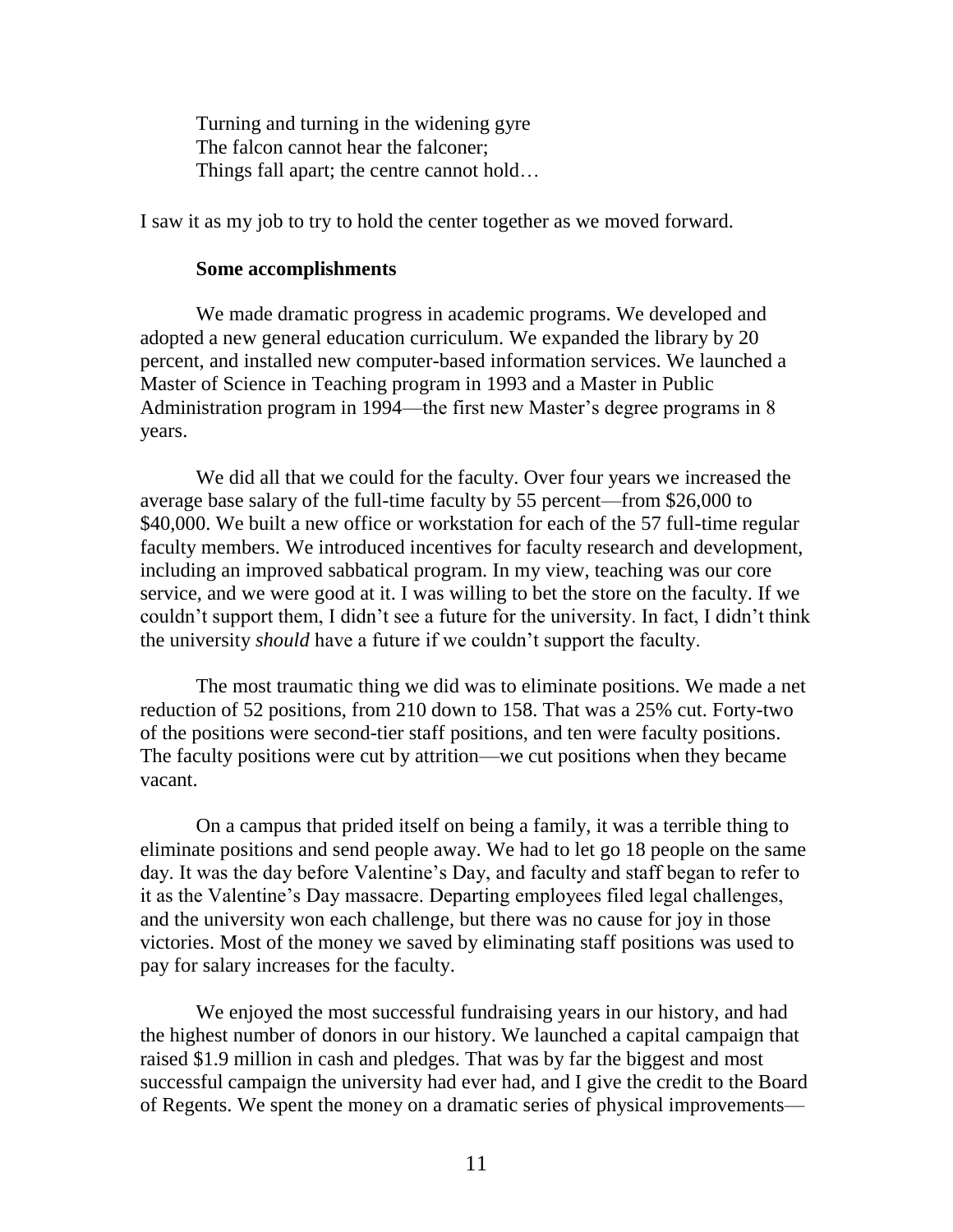the renovation of classrooms, laboratories, offices, faculty workstations, the library, cafeteria, and residence halls. We renovated the top floor of one of our halls into a women's residence, the first new residence hall on campus in 15 years. We also opened a snack shop in the main courtyard, and built a fitness center for students. The fitness center was donated by my mother-in-law, Mrs. Carlson, in memory of her late husband.

We were making immense strides, but we were suffering significant operating deficits. The cumulative deficit during my six years in office was \$5 million. The annual budget was about \$14 million, so during my six years, we earned about \$84 million and spent about \$89 million, losing about \$850,000 each year. Some of the deficit was due to the fact that we had to spend money to respond to the WASC report and meet accreditation requirements. Much of it, however, was due to losses in business operations and the continued decline in day session enrollments.

I discovered early on that we were good educators but bad business managers. We were losing money in our auxiliary operations—the cafeteria, bookstore, and residence halls. We decided to outsource the cafeteria, and installed new systems and products in the bookstore. On another front, we closed two preschools that were losing money.

Sadly, we were unable to stop the annual drop in the full-time day enrollment. This was where the negative self-fulfilling prophecies hurt us the most. We were making controversial decisions, and faculty and staff were unhappy. A number of faculty and staff shared their unhappiness with students, openly disparaging the university, and telling students that they should go elsewhere. The environment of controversy, the negative comments of some faculty and staff, and our increases in tuition, all took their toll. The full-time enrollment fell from 954 students in the fall of 1989 to 714 students five years later in the Fall of 1994. It was very discouraging. These declines were not offset by the fact that we enjoyed historic all-time high enrollments in our evening programs on the military bases.

We worked hard on student recruitment. Chaminade was founded in 1955, and rode the baby boom. In the sixties, seventies, and early eighties, students just kept coming. Then came the demographic crunch of the late eighties. There were fewer students, and colleges and universities all over the country began to compete vigorously for their incoming classes. We had to learn how to compete, also. We couldn't just get an inquiry, send the inquiring student or parent a course catalog, and hope for the best.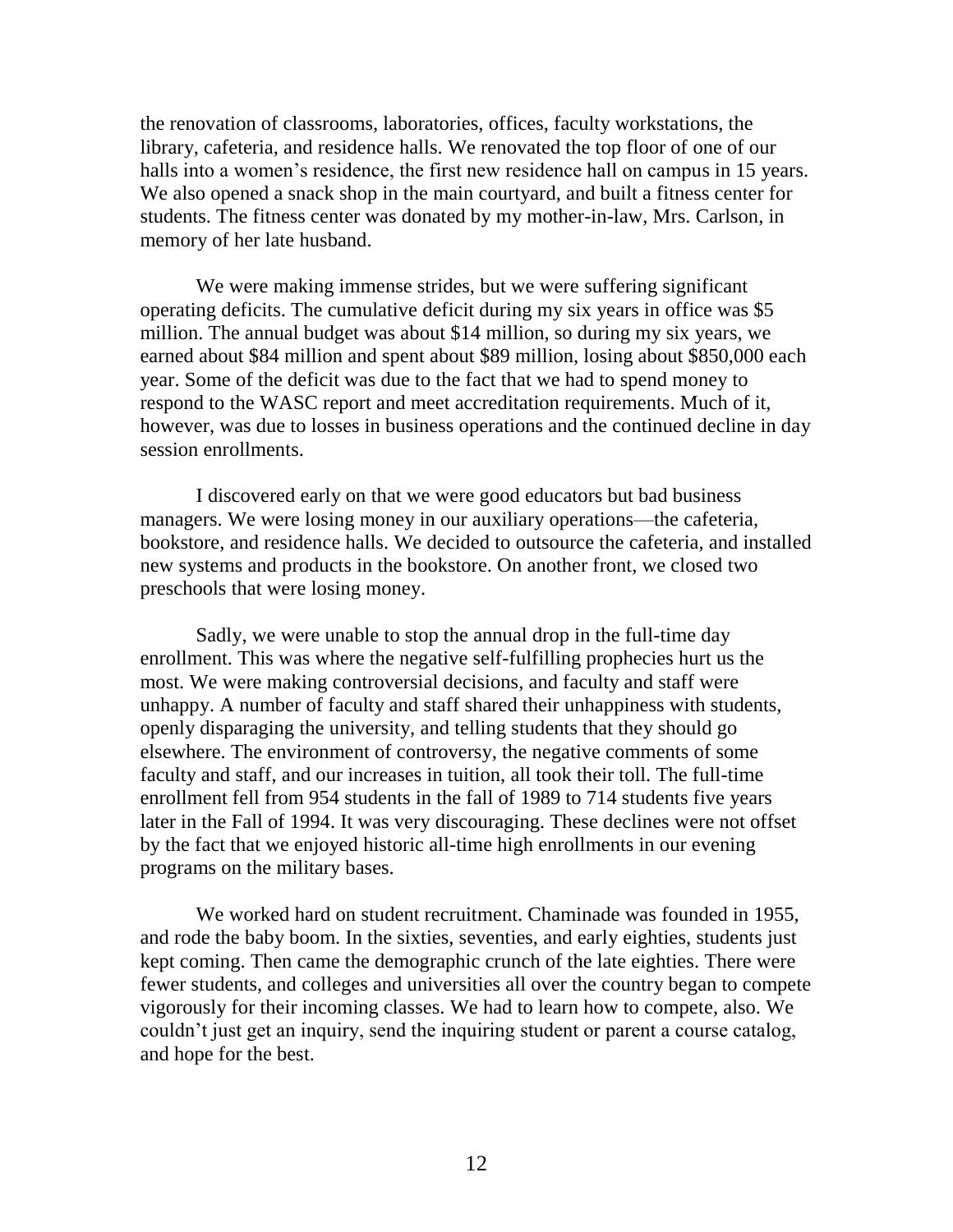So we hired a consulting firm to help us set up a new computer tracking system that would send a series of different letters, brochures, and fliers to inquiring students in a pre-determined sequence. At the same time, we developed a much more sophisticated financial aid system to make it possible for more students to attend. All of this cost hundreds of thousands of dollars, an expenditure that faculty attacked bitterly at the time. However, the system began to work during my last year on campus, and has been working well since then.

By the way, we also stopped positioning the university as every student's fallback university. Students no longer needed us as a fallback—they were getting into their first, second, or third choice campuses. So we began explaining how Chaminade could be a good *first* choice.

We borrowed money to cover the losses. Finally, by my last year, we were able to run a surplus before debt service. In other words, if we did not have the interest and principal payments on the \$5 million debt, we would have run a surplus for the year. In the world we were living in, that was a notable achievement, because it meant that things were no longer getting worse. I approached the Marianists and began talking with them about paying off the debt. They did pay it off, after I left the presidency. The payoff of the debt was an important pledge to put on the table to attract a new president.

#### **The Board**

Let me say a few things about the Board of Regents. This was a group of good people who had not signed up for major trauma and continuing crises. That's not what any board member of any non-profit organization signs up for. The Regents rallied, raised money, and were very supportive during my first two years. Unfortunately, the problems were too big to solve in two years, and many Regents became restless. Board meetings turned sour. For a couple of years, there was at least one Regent, and often several, who would suggest at every Finance Committee meeting and nearly every full board meeting that we should just shut the university down. This was not great for morale, and it kept the rumors flying, not only on campus, but throughout the community.

Closure of the university was a legitimate question. However, we ran some numbers and discovered that if we met our obligations to all our students, it would cost as much to close the university as to borrow the money to keep our doors open and eventually earn the money to repay the debt. We also looked at a lot of different configurations, such as eliminating the undergraduate day program and continuing with the evening and graduate programs. However, after full discussion, we came back to the Marianist preference to fulfill their mission through daytime undergraduate programs. At that point, we needed commitment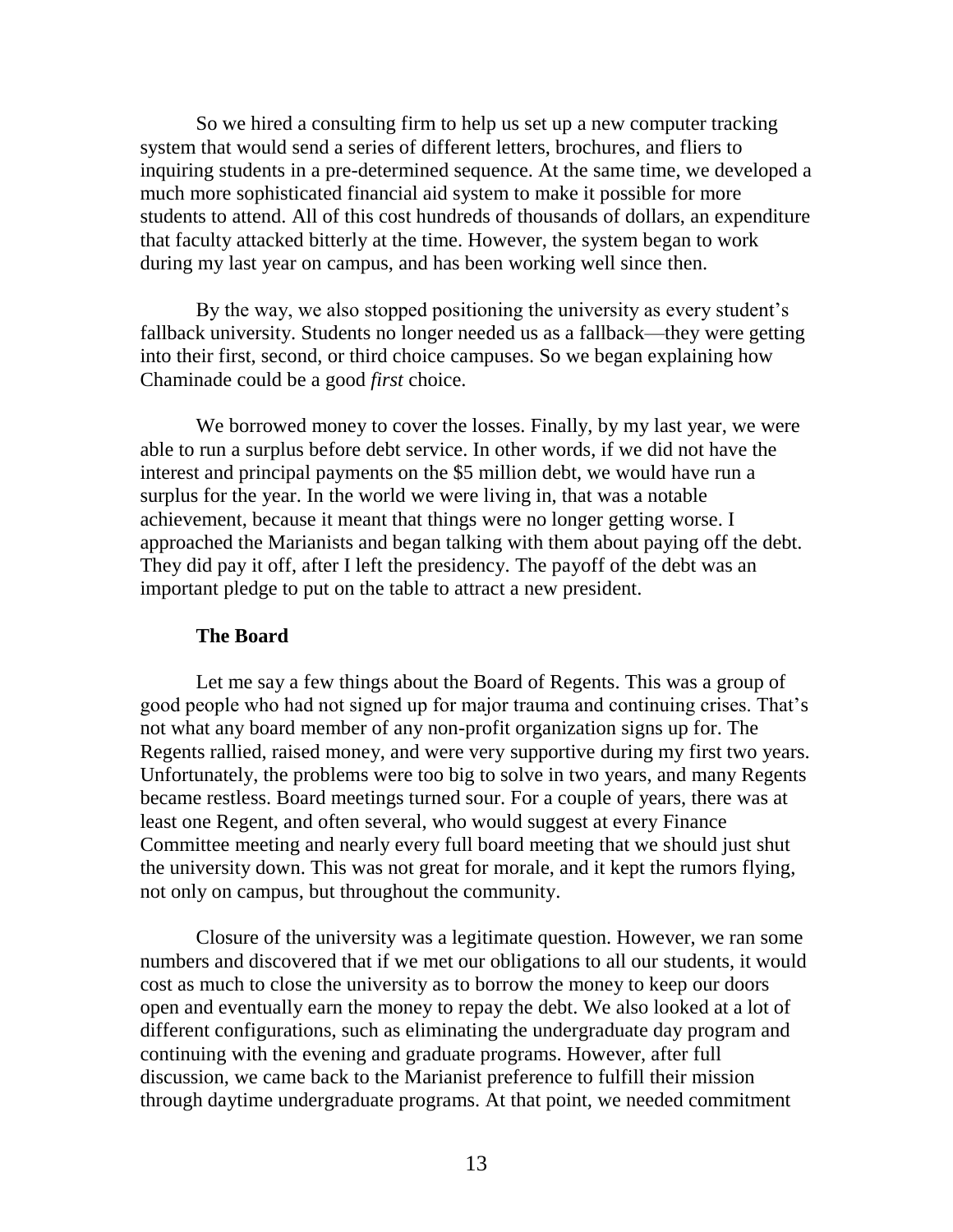and resources to go forward. Instead, we suffered through several years during which at least some Board members kept raising the question of whether or not we should fold up and quit.

At one point, I learned that several Board members were out in the community telling their friends that Chaminade University was going down, so nobody should give the university any money or other forms of support. Their comments would have carried a lot of weight, because after all, they were comments made by Regents, and the friends of those Regents would have assumed that the Regents were committed to the university and knew a lot about what was going on. It was extremely discouraging to learn that Regents were actually torpedoing our chances for survival.

During my second through fifth years, there were several Board members—probably five out of the 30 Board members— who wanted to fire me. They attacked me during Board meetings, and also met privately to plot my demise. Finally, the Marianists serving on the Board faced them down. They told them that I was doing what the Marianists and the Board wanted me to do, and furthermore—who were they going to get to replace me? They weren't able to get anybody else before, so what made them think they were going to get somebody else now? Who would come into the kind of situation we were in? That seemed to quiet them down. Eventually, two resigned and one was indirectly voted off the Board. During my sixth year, my final year, the Board and I were at peace and working well together.

## **Accreditation and the financial bottom line**

Even when I was interacting with Board members who meant to be positive and supportive, we had two big differences that were never reconciled. The first was a policy issue—the relative importance of accreditation and the financial bottom line. The second was the issue of leadership style, which I will discuss later.

On the first issue, I was determined to save the university's accreditation, even if we had to borrow money to do it. I told the Regents that we could borrow money, but we couldn't borrow accreditation. If we lost accreditation, we would have to close. It would be over.

Our Regents were predominantly from the business world, and they saw the university as a business first. I agreed that we had to run a surplus to survive and thrive, but accreditation determined whether we would exist at all, and accreditation was in mortal danger. The Board and I never agreed on this issue.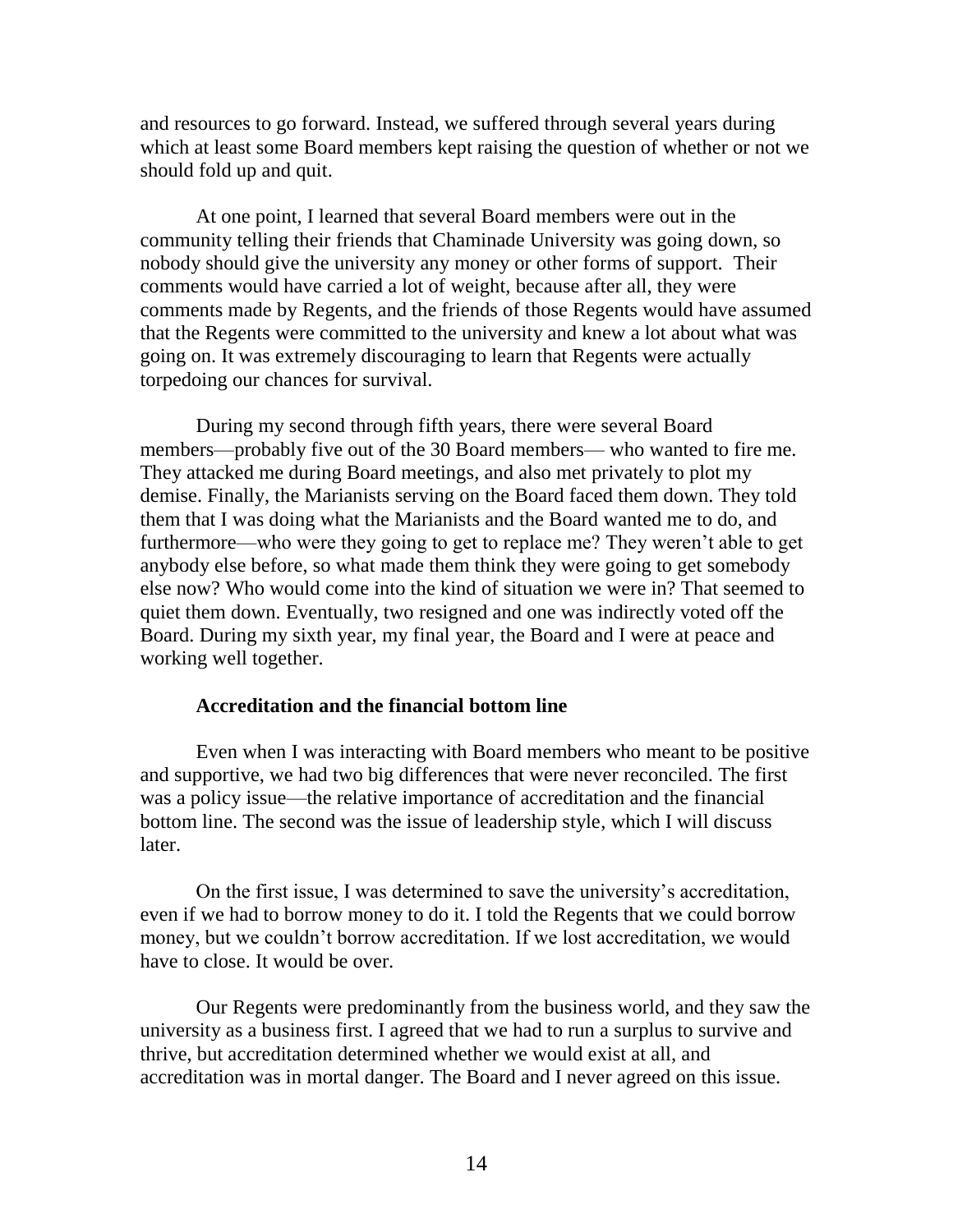Our disagreement was noticeable when the WASC team came back after three years, in the spring of 1992, to see what we had achieved. The accreditation team said that we had made significant progress on 39 of the 41 negative findings. The WASC team report included words like "amazing" and "miraculous." On the basis of the team's report, the WASC Commission removed the private warning and upgraded us to full accreditation. It was an extraordinary achievement. We had not only avoided public probation, we were once again fully accredited.

There were tears rolling down some of our faces when the accreditation team presented its report to the faculty and staff. We knew how hard people had worked, and how much they had suffered. At the next board meeting, however, the restoration of full accreditation by the WASC Commission merited only a brief announcement, about 30 seconds. No Board member made any comments. It really didn't mean anything to Board members. They quickly moved to the next item on the agenda.

## **Putting it into perspective**

It's been 13 years since I left Chaminade University. I think those years have helped me to put it all in perspective and draw a few conclusions.

First, the 40 or so of us faculty, staff, administrators and Regents who were committed to saving the university succeeded in saving it. We made mistakes, and we did not solve all of the university's problems, but our accomplishments were extraordinary by university standards. Even the WASC team members thought it was amazing and miraculous.

Second, saving the university was more about courage than intelligence. After all, it was clear what had to be done to save the university. The only question was whether a leadership team could be put together that would have the courage to do it. We put our team together, and we had the courage. That may have been our most fundamental contribution —raw courage.

One reason I had the courage was that I didn't know better. I didn't know better because I didn't have a traditional academic background. I can't tell you how many times a faculty member or Dean told me that a certain solution or approach to a problem was "impossible." What they meant was that things just weren't done that way in colleges and universities. Since I had no background in the way things were done in colleges and universities, I wasn't persuaded. I thought that any solution that was moral, legal, and practical, was also possible. I was even more certain that institutions that get into trouble don't usually get *out* of trouble by doing the same things that got them *into* trouble. It seemed like a good time to try something different.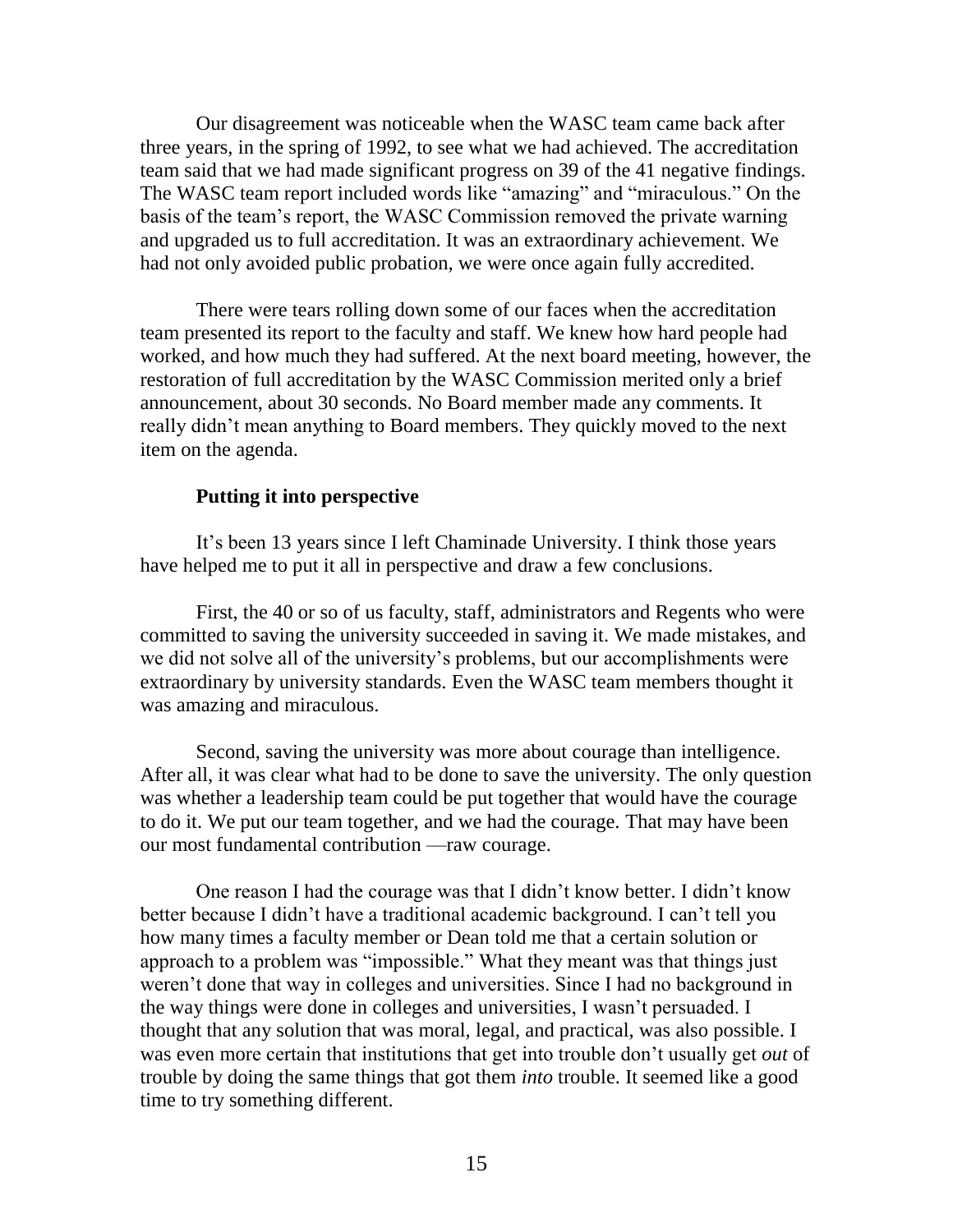Third, the cost of saving the university was very high in both human and financial terms. I believed in the mission and values of the university and its contribution to students and the community, so I thought the cost was worth paying. As Chaminade University continues to succeed and make a contribution year after year, far into the future, the relative cost will continue to shrink. But during my six years there, the cost was very high.

That leads to a fourth conclusion, which is that for many people, the pain overshadowed the pride in what was accomplished. I wish that the university could be proud of how it faced a series of crises and responded with a series of significant, tangible improvements. There were dozens of people who performed above and beyond the call of duty. I think they should be honored. However, my impression is that most people at Chaminade would rather forget what happened during those six years. For many people, it just hurts too much to remember. For some, it was an embarrassing period in the university's history, because we had sunk so low, and were so close to extinction. Nobody likes to remember their weakest moments, even when those moments are followed by new strength.

## **The role of servant leadership**

My fifth conclusion is that we would not have saved the university, had it not been for servant leadership. Let me tell you why.

As I mentioned at the beginning, I read Robert Greenleaf's classic essay, "The Servant as Leader," for the first time just three months before becoming president of Chaminade University. When I read Greenleaf's definition of servant leadership, bells rang and lights flashed. He offered a definition of leadership that was ethical, practical, and meaningful. I realized that servant leadership described the way I wanted to live, and the way I wanted to lead. I took his teachings very seriously.

Greenleaf said that only the natural servant begins by listening first. So before I took up the job, I started going to campus, meeting with individual faculty and staff members—about 30 of them. I went to their offices, and met with them one-on-one. I didn't go to tell them what I was going to do. I went to ask them what they did, and what they thought, and what they recommended for the future.

I resisted the heavy pressure from the local media to announce new plans for the university. They wanted me to announce a shake-up, or share a grand new vision. I declined. I said I was honored to have the job, and I thought that Chaminade University was a good university, poised to become a great one.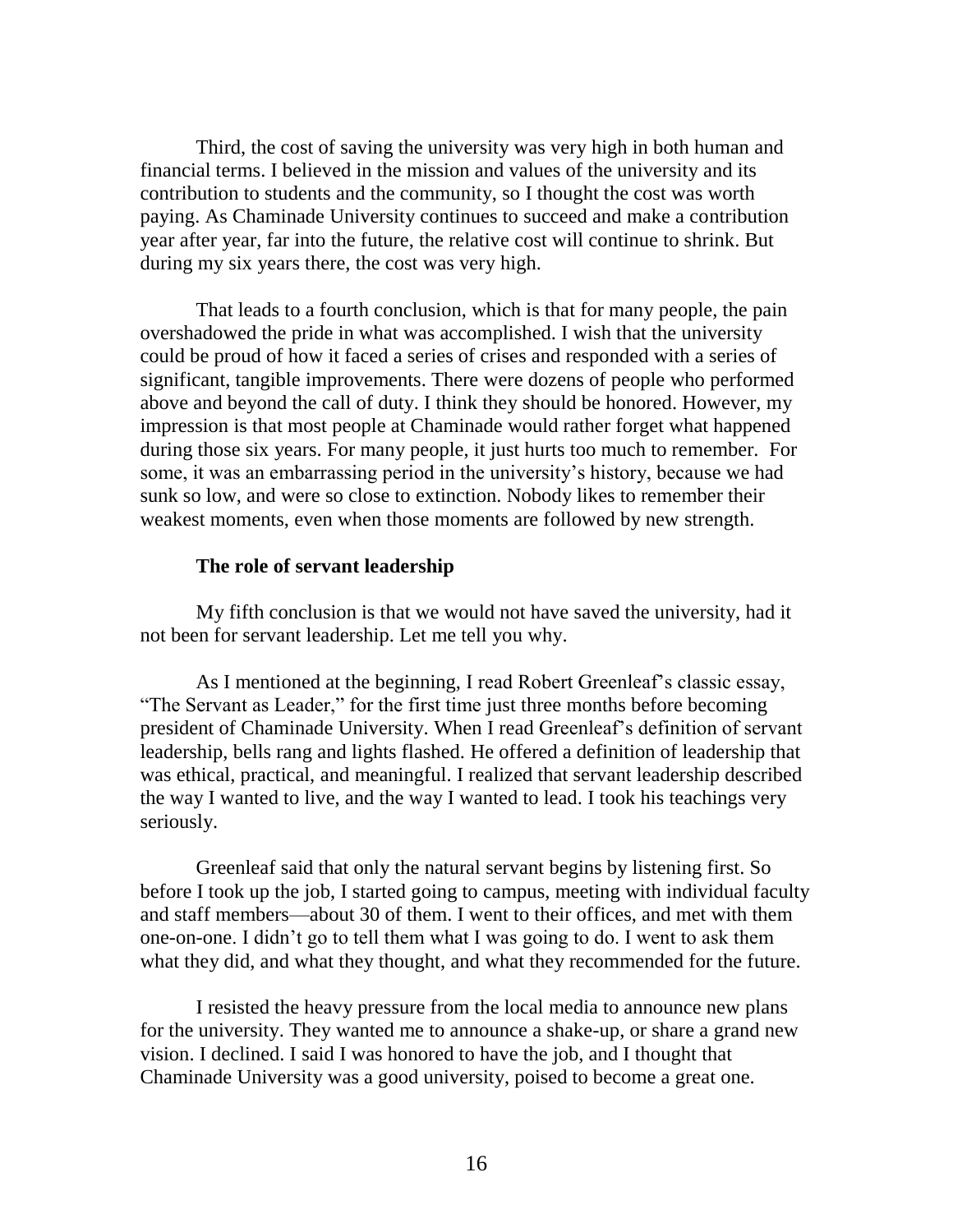Reporters were disappointed that I wouldn't say more, but I wanted to *learn* more before saying more, and I knew that would take months of listening on the job.

By the way, it makes sense to me that university presidents should be inaugurated six or nine months after they start work. During that first six to nine months they should spend time listening, getting to know the people, the history, the culture, and the values of the campus community. Only then should a new president start talking about a new direction, and even then, the new direction should build on what is best about the people, history, culture, and values of the campus. I knew before accepting the job that I believed in the university's mission and values. I went to join the university. I didn't go to force the university to join me.

Servant leadership was consistent with the mission and values of the university, so during my first month as President, I founded the Chaminade Leadership Institute to promote the idea of servant leadership on campus. We held workshops, discussing appropriate texts and inviting community leaders to come and speak. We then started building up our community service program, to emphasize service to others.

Our next step was to create a capstone course on servant leadership for seniors. This was a multi-disciplinary course developed and taught by five or six faculty members. Every senior had to take the course to graduate.

Finally, we set up a series of requirements by which a student could graduate with servant leadership distinction. If I had read Greenleaf's parable, *The Teacher as Servant*, I would have also tried to set up a Jefferson House on campus. I am delighted that Julie Beggs is here today to talk about that exciting idea.

We also worked with the state association of high school student councils, and hosted their annual summer leadership workshop on campus. We invested about \$20,000 per year in bringing 100-150 incoming high school student council officers to campus, paying most of their food, lodging, and travel expenses. We shared ideas about servant leadership with them as part of their workshop program.

These programs introduced servant leadership in a fairly low-key but intentional way. It was then up to me and others to actually model servant leadership in our daily lives. As imperfect as I was—and still am—I think that promoting the idea of servant leadership and trying to be a servant leader made a difference in the decisions we made, and why we made them.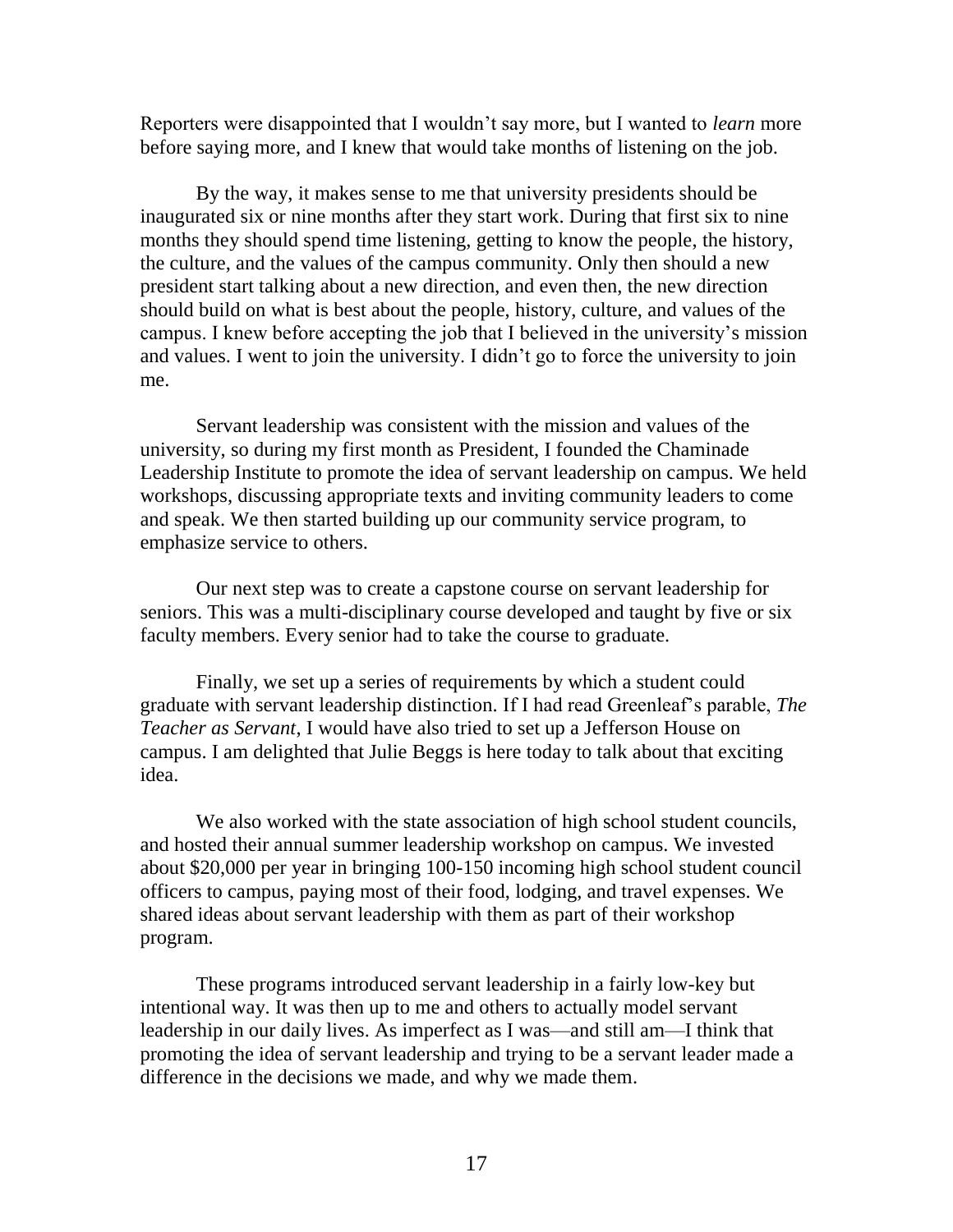#### **Leading the process of change**

I know that the power model of leadership is the dominant model in our culture. According to the power model, leadership is about acquiring and wielding power. It's about clever strategies, and manipulation, and making people do things. By contrast, the service model used by servant leaders is about identifying and meeting the needs of others. It is about helping the right things to happen. Servant leaders are often coordinators, facilitators, partners, healers, coalitionbuilders.

For people in the power model, power is an end in itself. It is the goal. For servant leaders, power is only a tool, a means and not an end. And when it comes to tools, power is usually less important than listening, teaching and coaching, developing one's colleagues, and unleashing the energy and intelligence of others.

Personally, I find it very hard to trust a leader of change who lives the power model of leadership and is focused on her or his own power and prestige. For a power-oriented leader, the change process is usually about rival personalities and factional politics, and whose power base will be affected by which changes, and who will emerge with more power when certain changes are adopted.

By contrast, I find it very easy to trust a servant leader, who is focused on the needs of students, customers, clients, patients, or citizens. In the service model of leadership, the change process is about listening, consulting, and analyzing information so that the organization can change in ways that make it relevant to the changing needs of the people it serves. That is why a servant-leader is the best kind of leader to lead the change process.

Change is almost always painful to somebody. We should not cause that pain without a moral justification. Building the leader's power base or getting even with a power rival is not a moral justification for change. The only moral justification is that change is necessary to better meet the needs of those whom the organization serves. The change will still be painful for people within the organization, but at least there will be a moral justification.

## **The power model at Chaminade**

I found that the power model of leadership was rampant on the Chaminade campus. It may not have been worse than other campuses, but it was bad, and it made it hard to make decisions and move forward. Every decision made by the administration was interpreted by others in raw political terms. People thought every decision was all about cliques and power plays. They were focused on personalities and power, not on issues or problems.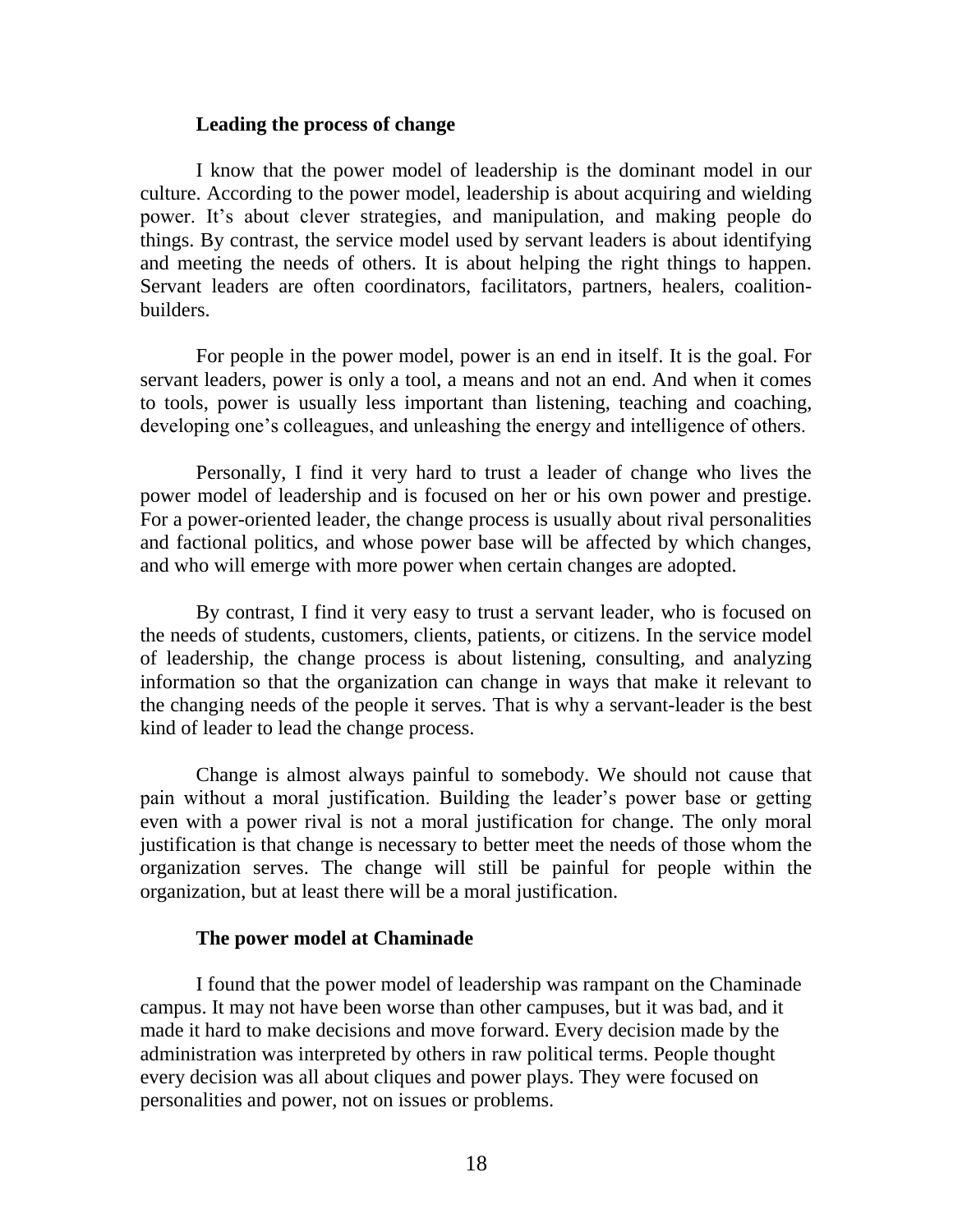If I had played the game—if I had gotten sucked into a contest for power— I think the university would have gone down. I know that sounds self-important, but I think it is true. We would have all been so busy fighting for power and position, that we would not have addressed the real problems before us. Soon it would have been over, and the doors would have closed forever.

I tried very hard to stay focused on what the university needed to do to fulfill its mission and serve its students. I think that is the essence of servant leadership—the understanding that it is not about me, not about my power or position or comfort or ego, but about how we as individuals and institutions are serving others. It's about Greenleaf's test: "Do those served grow as persons? Do they, while being served, become healthier, wiser, freer, more autonomous, more likely themselves to become servants?"

I found that it wasn't easy to stay focused. The personal attacks were hard to take. There were a few faculty members, in particular, who attacked me, in very personal and very degrading terms. Apparently, they were not satisfied with disagreeing or discussing—they were only satisfied when attacking, and the more outrageous their claims, and the meaner their comments, the better they seemed to feel. They would attack viciously, and then say that if I couldn't stand the heat, I should get out of the kitchen. It seemed to me that there should be some moral and factual restraints on what we said to each other, but that didn't matter to them. They were unrestrained. It was my job to ignore or deflect the personal attacks, and stay focused on what needed to be done. I kept reminding myself that it wasn't about me, it was about the future of the university.

It took a lot of discipline to stay at least one step back from the power model, even as I could hear the siren songs trying to draw me in. When you're being attacked, and you have the power to counter-attack, it's hard to hold back. It's hard to withhold your fire. I held back for a number of reasons, one of which was that I was sure that a counter-attack would almost always make things worse. And things were bad enough already.

While a majority of the faculty and staff were willing to work together, the tone was set by the people who would rather fight than solve problems. We needed to figure out how to sit on the same side of the table, shoulder to shoulder, and fight the problems, not each other. Servant leadership was the right kind of leadership for that shift in focus. It was a struggle, but we did better by trying to use a servant leadership approach than we would have done had we been drawn into the power model.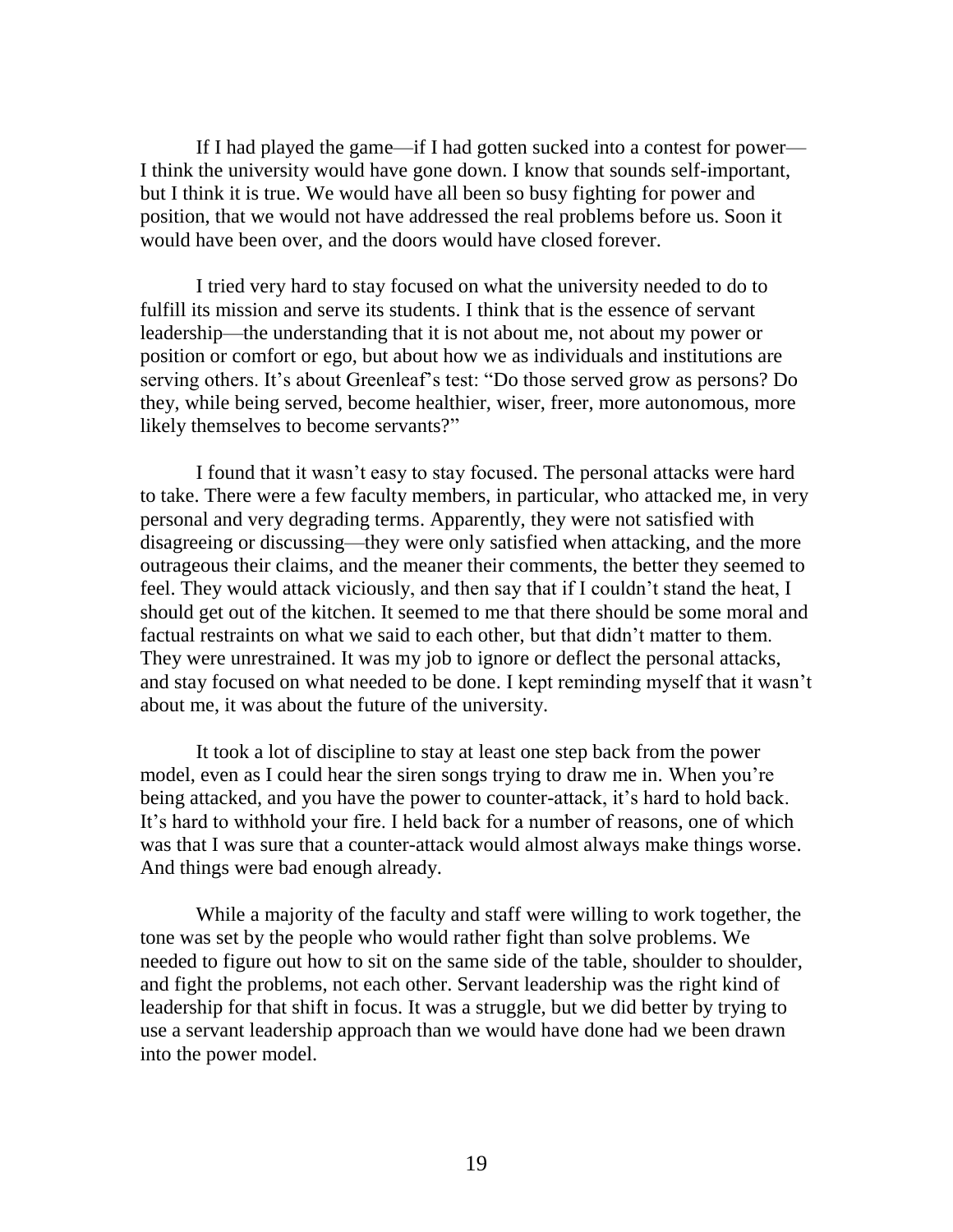Oddly enough, the proof of this was during my last five months as president. After I announced my resignation, I expected to be a lame duck, but in fact, I was able to get a lot done. The reason was simple: people no longer interpreted my actions as being politically motivated. They changed *their* behavior. *They* became less political. I was astonished, and also delighted. The result was so much cooperation, and so many breakthroughs, and so much progress in a short time, that some of my most ardent attackers suggested that maybe I should apply to be the next president.

### **The Mission and Values**

We knew that we were going to have to make some tough decisions. I think that the concept of servant leadership made a huge difference in deciding for whom and how to make those decisions.

I believed that we were there to fulfill the mission of the university, which was to serve students by offering a specific kind of educational experience. I wanted to make sure that we had the mission of the university clearly in mind when we made tough decisions, so that we wouldn't lose our way. So very early in my term as president, we reviewed and revised our Mission Statement, deciding to focus on three elements: (1) career preparation, (2) in a liberal arts setting, (3) enriched by Catholic, Marianist values. Those values related to social justice, concern for the needs of the disadvantaged, ethics, servant leadership, the nurturing of families, and the building of communities. We reviewed the mission in a formal, campus-wide process after my first three years, to make sure we were still on track. That was followed by a new action plan.

To truly fulfill that mission , I became the chief champion of Catholic, Marianist values. It seemed to me that most campuses around the country were offering career preparation in a liberal arts setting. We had one more element, and that is that we were Catholic and Marianist. My predecessors had decided to play down that element, to make the campus more secular. I emphasized the values of our Catholic, Marianist tradition because I saw those values as the most important reason that Chaminade University should continue to exist. One example of the impact of those values on our students was the high percentage of Chaminade graduates who went into teaching, non-profit work, government service, and health-related fields. I believed then, and I believe now, that Honolulu needs a university that trains people in the caring professions, as well as making people aware of the need to nurture families and build strong communities.

I immediately began to focus on the Catholic, Marianist character of the institution. I read books about Father Chaminade, the founder of the Society of Mary, for whom the university was named. I gave speeches on campus and in the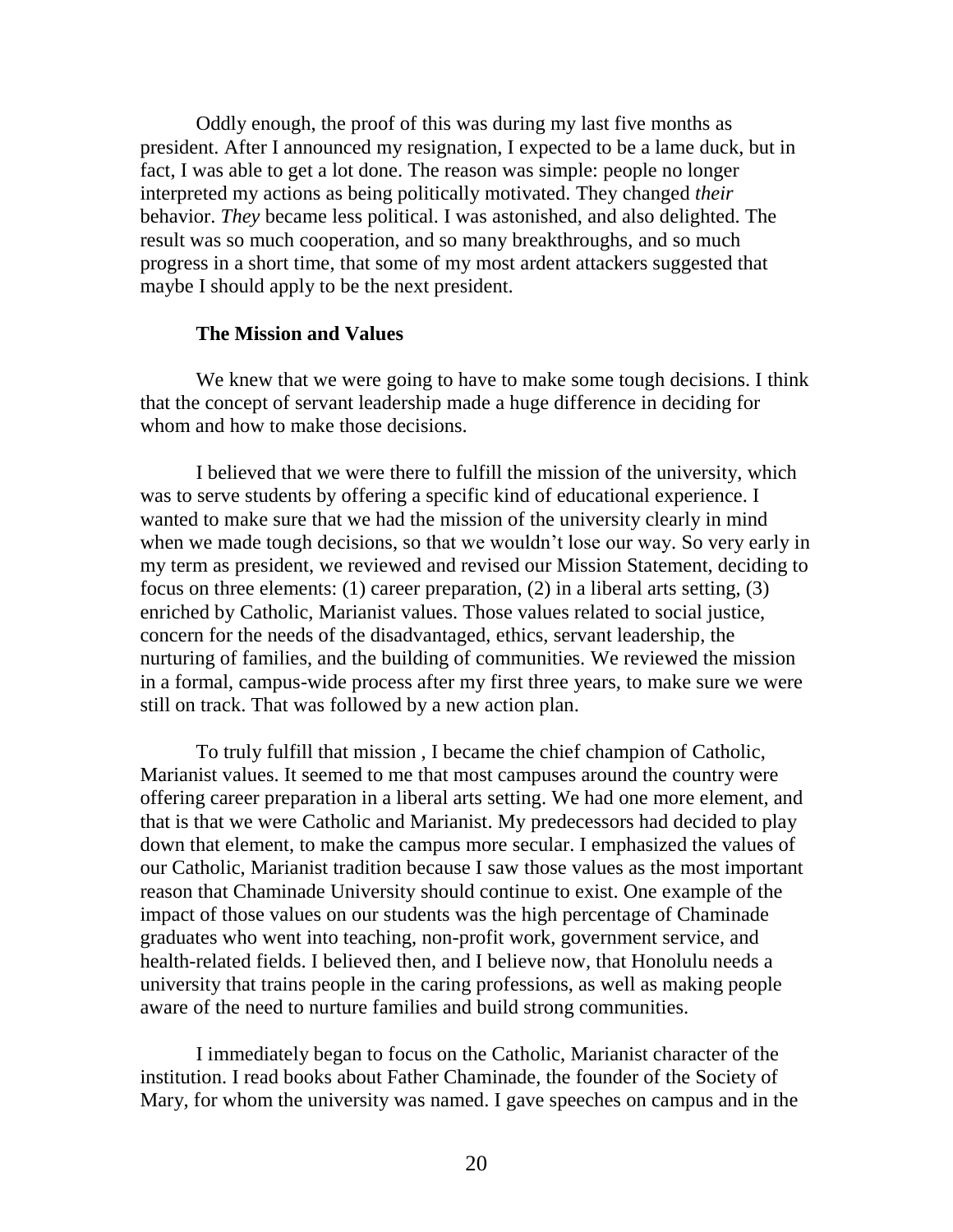community about his life and the Marianist mission. I commissioned a painting of Fr. Chaminade and had it displayed in the lobby of the central administration building. We held a Marianist Festival, and brought back leading Marianists to speak and share the history of the campus. We held workshops to discuss the Marianist charism and papal documents on Catholic universities. We held the firstever meeting of the presidents of the three Marianist universities—Chaminade, the University of Dayton, and St. Mary's University in San Antonio. My fervor for rebuilding the Marianist character of Chaminade University led to the standing joke that it takes a Protestant to market a Catholic.

One of the highlights of my time at Chaminade occurred in my last year, when I was invited to be one of the lay people at a Marianist Province of the Pacific retreat in San Diego attended by more than 100 Marianist brothers and priests. In the opening session, I was introduced by Fr. John Bolin, Chaminade's Rector and senior Marianist. He introduced me as the most Marianist president the university had ever had. I was very touched by that.

## **Cutting staff and programs**

Having reviewed and affirmed the mission, and having strengthened the Catholic, Marianist element in the mission, we started making cuts in our staff and programs. We analyzed our programs and services in terms of their proximity to the mission and their impact on our students.

As I mentioned, we ended up cutting 52 positions, almost all second-level staff positions, but also a few faculty positions by attrition. If we had done this using the power model, I would have protected the positions of my supporters and friends, and cut the positions of my detractors or enemies. That would have helped me, personally, as President. However, it would not have helped the university or our students. I watched many friends leave, and many detractors stay.

We also had to cut programs run by people I truly enjoyed. We had three preschools which were run by faculty in the Education Department. One was on campus, one was downtown, and one was on the other side of the island. The preschools were delightful, and the community needed them, but they were losing lots of money, and we only needed the one on campus for our students to gain experience and for our faculty and staff to have a place for their children. That preschool was close to our mission, while the other two were not, so we shut down the other two. I went to the meetings we held with the parents and explained the situation. Those were not happy meetings.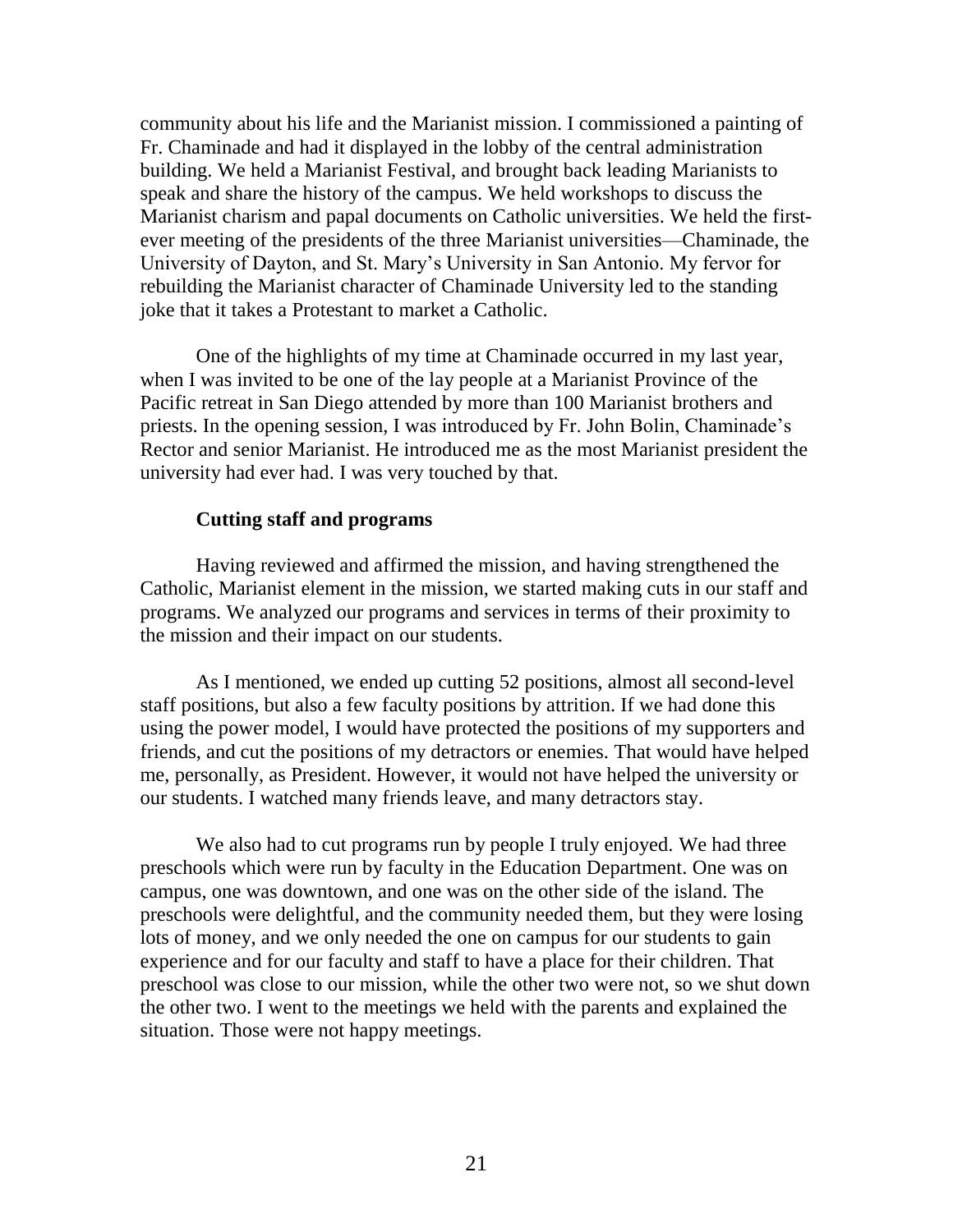It was hard to make these decisions. However, we made them with the quiet confidence that came from knowing that we were making decisions that were focused on the mission and the people we were there to serve.

Our decision-making process included a lot of discussion and consultation. We tried especially hard to consult with faculty leaders. Sometimes, they declined to give us advice, because they did not want to be part of the decision. At other times, they gave us conflicting advice, so it was not clear what they wanted us to do. At still other times, they gave us advice in private, and when we followed their advice, they attacked us in public. I found that especially hard to take. However, most of the time, the faculty gave us useful advice, and we were able to act on it.

## **Servant leadership: Working between two power models**

Our emphasis on servant leadership not only kept us focused on the mission and the students we were serving. It also offered a way to work with two important groups who were using the power model—the faculty and the Board.

Universities are complex places, and one of the complexities is that more than one group thinks that it should be in charge, or is in fact in charge, or should at least have a huge amount of influence. The two most obvious groups are the faculty and the Board.

I have met many faculty members who cherish the governance model that arose at medieval universities in Europe in the  $12<sup>th</sup>$  and  $13<sup>th</sup>$  centuries. Back then, scholars would gather together, establish a school, and elect their own leader, who would preside over the school's activities. According to this model, the faculty is in charge, and the president merely presides, doing the faculty's bidding. The president is *primus inter pares*, or first among equals.

I truly enjoyed being *primus inter pares* while chairing three accreditation teams for WASC. I am sure you are familiar with the process. The teams consisted of accomplished professionals from different academic institutions who had university experience in a variety of areas such as academic programs, finance, information technology, student services, and governance. We would gather on the campus we were sent to evaluate, share our questions or concerns, and make plans. During the next two days, we would divide up and conduct individual meetings with faculty, students, staff, and administrators; research specific questions; and then reconvene to share what we had learned. Each member of the team would draft his or her own observations and conclusions, which I would compile into a single report. It was a very professional, "self-regulating" group that did not need a "boss." My role was to be the convener, the facilitator, and at the end of our visit, the spokesperson for the team. I enjoyed it immensely.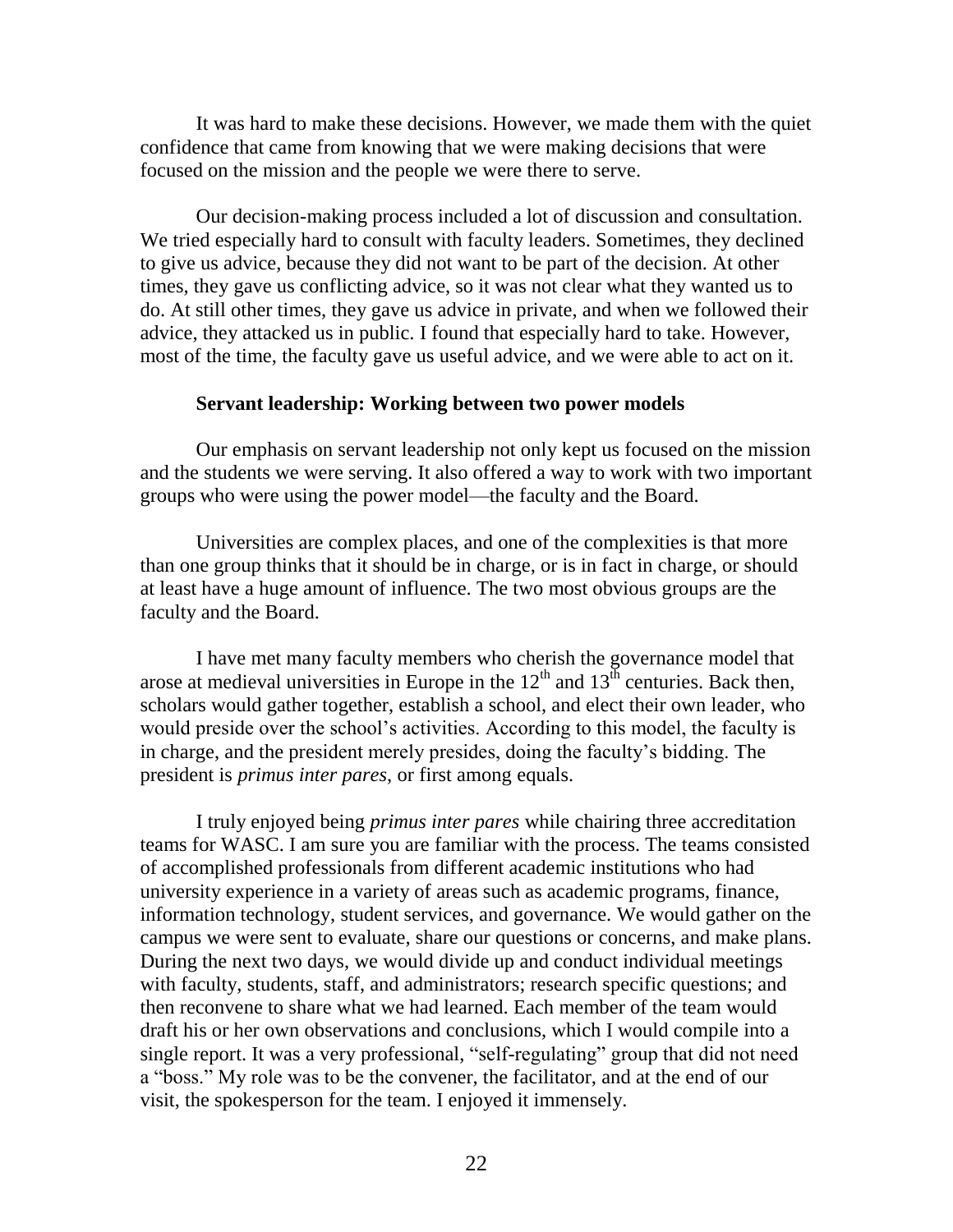While much can be said for *primus inter pares*, the fact is that in the United States, colleges and universities were founded very differently than medieval European universities. In the United States, community leaders decided to establish a college, so they formed a Board, which hired a president, who appointed the faculty. According to this model, the Board is in charge, and delegates much of its operating authority to the president. The president is expected to lead and shape the institution.

These different views of power and leadership were a huge problem for me as president at Chaminade. The faculty and the Board saw the president's role completely differently—in fact, their views were the opposite of each other.

Most of our Board members had backgrounds in business. They were used to making decisions quickly and decisively. They wanted me to be a dramatic, autocratic leader. They wanted me to issue proclamations. They got disgusted looks on their faces when I described the process of information sharing and consultation that I would be going through before making a decision. They thought that anyone who did all that informing and consulting was a weak leader.

It would have helped to have some Board members with backgrounds as faculty members or university administrators, but the Board did not want anybody with those backgrounds. They specifically rejected the idea. They knew how to run organizations. What was so different about a university?

By contrast, the faculty thought I was much too strong a leader, much too autocratic. No matter how much time the administration spent consulting with faculty—and we thought we spent a lot of time doing that—faculty members were never satisfied. They thought that we didn't consult with enough people, and we didn't consult over a long enough period of time. We made decisions in weeks that they believed should have been made in months or years. I told them that if we were to survive, we couldn't wait months and years. They interpreted this as my attempt to justify autocratic behavior.

Faculty members who cherished the medieval European model felt that I should not take positions on campus issues. They said that my role was to preside, not lead. I was supposed to always be impartial. They complained that when I took a position, it had a chilling effect on open discussion. They told me that I should say nothing.

These conflicting views—the autocratic leader preferred by the Board and the silent presiding official preferred by the faculty—were both about power. The solution to this conflict, it seemed to me then, and still seems to me now, is servant